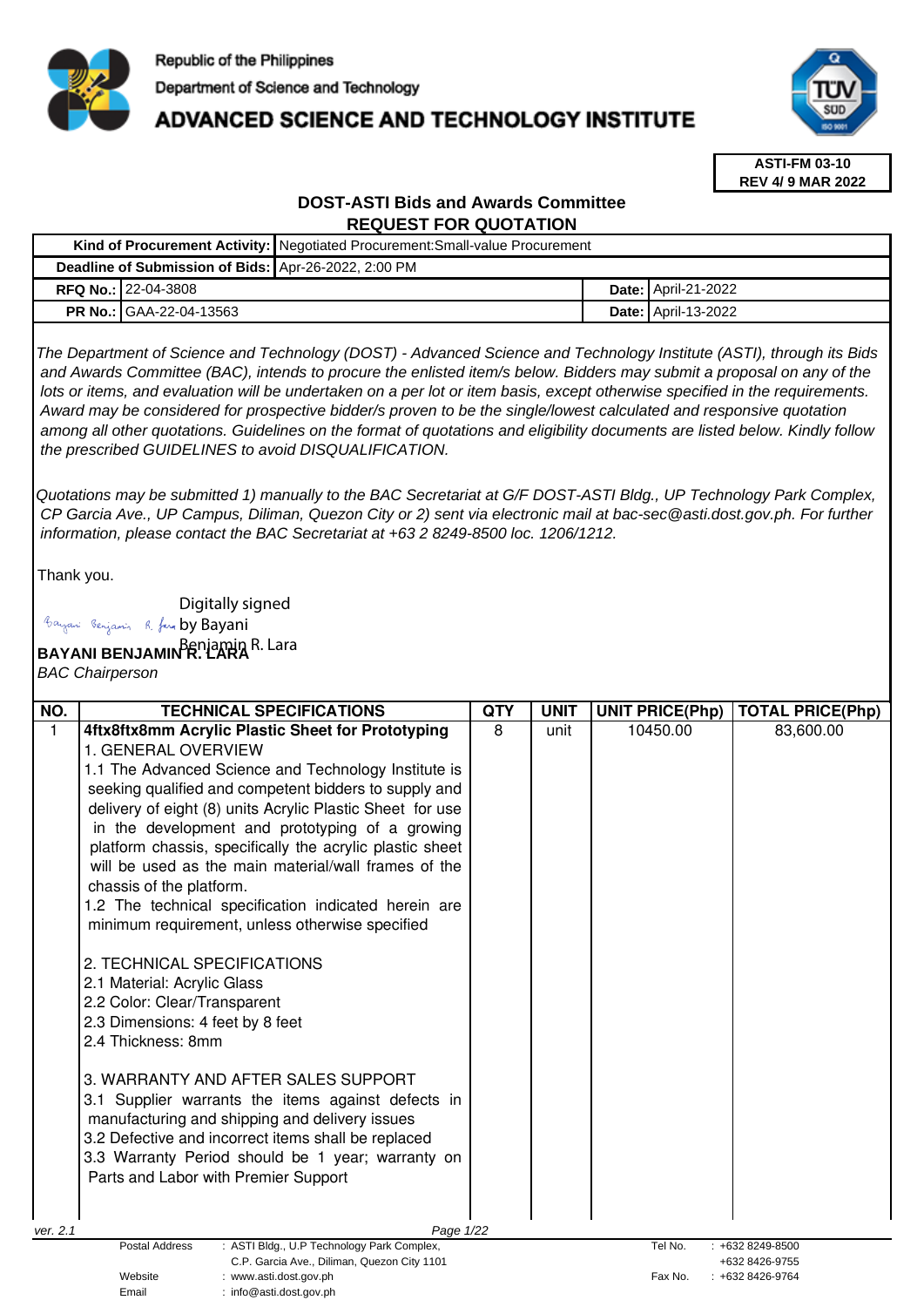|                | 4. PAYMENT AND DELIVERY TERMS<br>4.1 The Price of bid must be inclusive of government<br>taxes and additional fees.<br>4.2 Government terms, payment upon complete<br>delivery<br>4.3 Delivery of goods shall be made by the supplier<br>within thirty (30) calendar days upon issuance of<br>Notice to Proceed<br>4.4 The unit must be brand new and unused.                                                                                                                                                                                                                                                                                                                                                                                                                                                                                                                                                                                                                                                                                                                                                                                                                                                                                                                                                                                                                                    |   |      |         |           |
|----------------|--------------------------------------------------------------------------------------------------------------------------------------------------------------------------------------------------------------------------------------------------------------------------------------------------------------------------------------------------------------------------------------------------------------------------------------------------------------------------------------------------------------------------------------------------------------------------------------------------------------------------------------------------------------------------------------------------------------------------------------------------------------------------------------------------------------------------------------------------------------------------------------------------------------------------------------------------------------------------------------------------------------------------------------------------------------------------------------------------------------------------------------------------------------------------------------------------------------------------------------------------------------------------------------------------------------------------------------------------------------------------------------------------|---|------|---------|-----------|
| $\overline{2}$ | 4ftx8ftx6mm Acrylic Plastic Sheet for Prototyping<br>1. GENERAL OVERVIEW<br>1.1 The Advanced Science and Technology Institute is<br>seeking qualified and competent bidders to supply and<br>delivery of eight (8) units Acrylic Plastic Sheet for use<br>in the development and prototyping of a growing<br>platform chassis, specifically the acrylic plastic sheet<br>will be used as the main material/wall frames of the<br>chassis of the platform.<br>1.2 The technical specification indicated herein are<br>minimum requirement, unless otherwise specified<br>2. TECHNICAL SPECIFICATIONS<br>2.1 Material: Acrylic Glass<br>2.2 Color: Clear/Transparent<br>2.3 Dimensions: 4 feet by 8 feet<br>2.4 Thickness: 6mm<br>3. WARRANTY AND AFTER SALES SUPPORT<br>3.1 Supplier warrants the items against defects in<br>manufacturing and shipping and delivery issues<br>3.2 Defective and incorrect items shall be replaced<br>3.3 Warranty Period should be 1 year; warranty on<br>Parts and Labor with Premier Support<br>4. PAYMENT AND DELIVERY TERMS<br>4.1 The Price of bid must be inclusive of government<br>taxes and additional fees.<br>4.2 Government terms, payment upon complete<br>delivery<br>4.3 Delivery of goods shall be made by the supplier<br>within thirty (30) calendar days upon issuance of<br>Notice to Proceed<br>4.4 The unit must be brand new and unused. | 8 | unit | 8000.00 | 64,000.00 |
| 3<br>ver. 2.1  | <b>Acrylic Glue Bonding Solution for Prototyping</b><br>1. GENERAL OVERVIEW<br>1.1 The Advanced Science and Technology Institute is<br>seeking qualified and competent bidders to supply and<br>delivery of five (5) units Acrylic Glue Bonding Solution<br>for Acrylic Plastic Sheet for use in the development<br>and prototyping of a growing platform chassis,<br>specifically the adhesive glue will be used in joining the<br>joineries of the 3D printed chassis.<br>1.2 The technical specification indicated herein are<br>minimum requirement, unless otherwise specified<br>2. TECHNICAL SPECIFICATIONS<br>2.1 Bonding agent for materials like thermoplastic<br>substrate, acrylic plastic<br>2.2 Size: 1 Liter<br>Page 2/22                                                                                                                                                                                                                                                                                                                                                                                                                                                                                                                                                                                                                                                         | 5 | unit | 740.00  | 3,700.00  |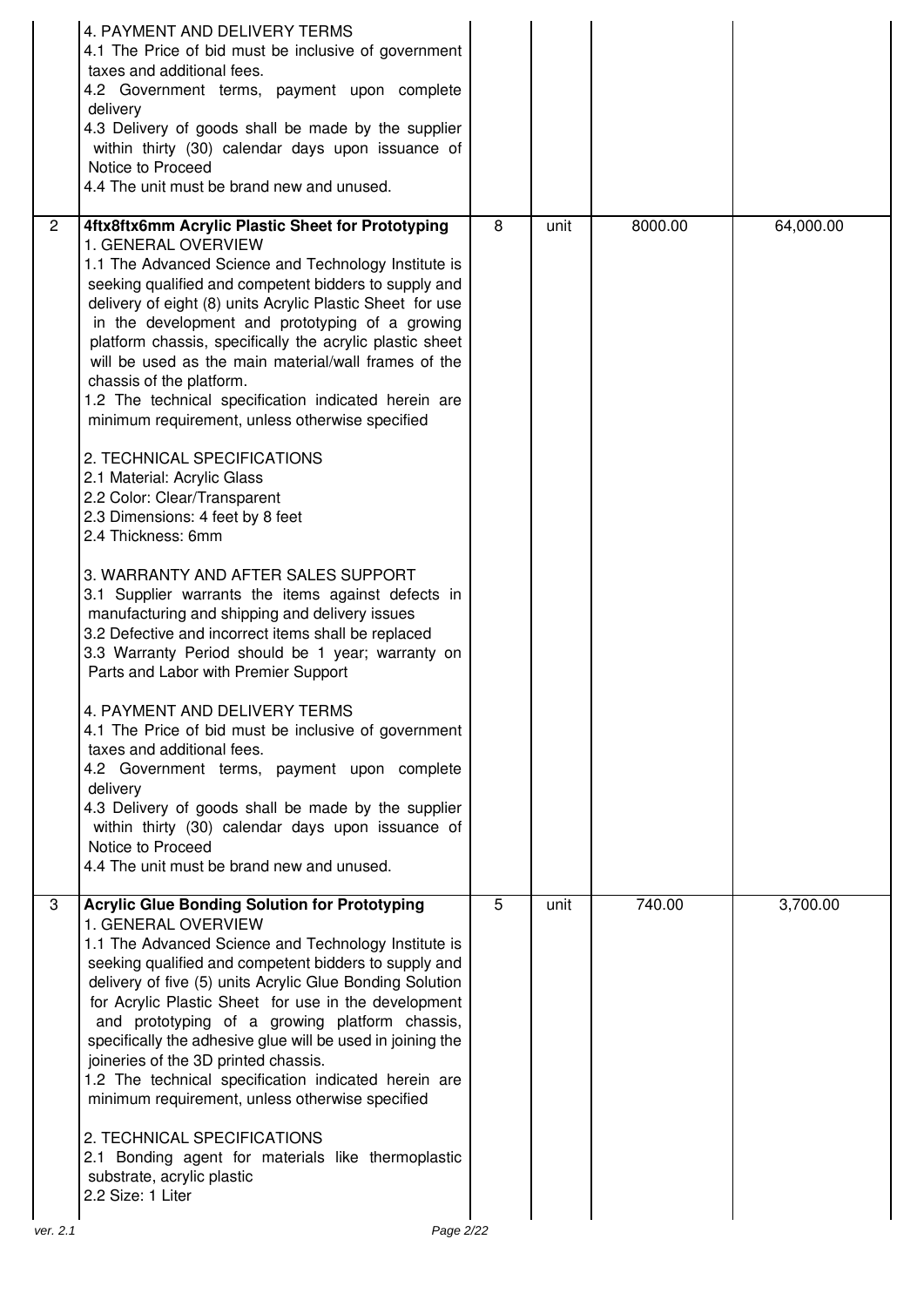|                | 2.3 With solvent applicatorWith solvent applicator                                                                                                                                                                                                                                                                                                                                                                                                                                                                                                                                                                                                                                                                                                                                                                                                                                                                                                                                                                                                                                                                                                                                                                                                                                                                                                                                                                                                                                                                                                            |    |      |        |          |
|----------------|---------------------------------------------------------------------------------------------------------------------------------------------------------------------------------------------------------------------------------------------------------------------------------------------------------------------------------------------------------------------------------------------------------------------------------------------------------------------------------------------------------------------------------------------------------------------------------------------------------------------------------------------------------------------------------------------------------------------------------------------------------------------------------------------------------------------------------------------------------------------------------------------------------------------------------------------------------------------------------------------------------------------------------------------------------------------------------------------------------------------------------------------------------------------------------------------------------------------------------------------------------------------------------------------------------------------------------------------------------------------------------------------------------------------------------------------------------------------------------------------------------------------------------------------------------------|----|------|--------|----------|
|                | 3. WARRANTY AND AFTER SALES SUPPORT<br>3.1 Supplier warrants the items against defects in<br>manufacturing and shipping and delivery issues<br>3.2 Defective and incorrect items shall be replaced<br>3.3 Warranty Period should be 1 year; warranty on<br>Parts and Labor with Premier Support                                                                                                                                                                                                                                                                                                                                                                                                                                                                                                                                                                                                                                                                                                                                                                                                                                                                                                                                                                                                                                                                                                                                                                                                                                                               |    |      |        |          |
|                | 4. PAYMENT AND DELIVERY TERMS<br>4.1 The Price of bid must be inclusive of government<br>taxes and additional fees.<br>4.2 Government terms, payment upon complete<br>delivery                                                                                                                                                                                                                                                                                                                                                                                                                                                                                                                                                                                                                                                                                                                                                                                                                                                                                                                                                                                                                                                                                                                                                                                                                                                                                                                                                                                |    |      |        |          |
|                | 4.3 Delivery of goods shall be made by the supplier<br>within thirty (30) calendar days upon issuance of<br>Notice to Proceed<br>4.4 The unit must be brand new and unused.                                                                                                                                                                                                                                                                                                                                                                                                                                                                                                                                                                                                                                                                                                                                                                                                                                                                                                                                                                                                                                                                                                                                                                                                                                                                                                                                                                                   |    |      |        |          |
| $\overline{4}$ | Acrylic Glue Bonding Solution Applicator Kit for<br>Prototyping<br>1. GENERAL OVERVIEW<br>1.1 The Advanced Science and Technology Institute is<br>seeking qualified and competent bidders to supply and<br>delivery of five (5) units Acrylic Glue Bonding Solution<br>Applicator Kit for use in the development and<br>prototyping of a growing platform chassis, specifically<br>the applicator kit will be used to contain the acrylic<br>bonding solution in joining the joineries of thee 3D<br>printed chassis.<br>1.2 The technical specification indicated herein are<br>minimum requirement, unless otherwise specified<br>2. TECHNICAL SPECIFICATIONS<br>2.1 Material: Plastic Material: Plastic<br>2.2 Size: 125 mL<br>2.3 Color: Translucent<br>2.4 Inclusive of 2x125ml bottles, gloves and needles for<br>the accurate dispensing of AB1 & AB3 acrylic bonding<br>adhesives<br>3. WARRANTY AND AFTER SALES SUPPORT<br>3.1 Supplier warrants the items against defects in<br>manufacturing and shipping and delivery issues<br>3.2 Defective and incorrect items shall be replaced<br>3.3 Warranty Period should be 1 year; warranty on<br>Parts and Labor with Premier Support<br>4. PAYMENT AND DELIVERY TERMS<br>4.1 The Price of bid must be inclusive of government<br>taxes and additional fees.<br>4.2 Government terms, payment upon complete<br>delivery<br>4.3 Delivery of goods shall be made by the supplier<br>within thirty (30) calendar days upon issuance of<br>Notice to Proceed<br>4.4 The unit must be brand new and unused. | 5  | unit | 720.00 | 3,600.00 |
| $\overline{5}$ |                                                                                                                                                                                                                                                                                                                                                                                                                                                                                                                                                                                                                                                                                                                                                                                                                                                                                                                                                                                                                                                                                                                                                                                                                                                                                                                                                                                                                                                                                                                                                               |    |      |        |          |
|                | <b>Polyvinyl Chloride (PVC) Pipes for Prototyping</b><br>1. GENERAL OVERVIEW<br>1.1 The Advanced Science and Technology Institute is                                                                                                                                                                                                                                                                                                                                                                                                                                                                                                                                                                                                                                                                                                                                                                                                                                                                                                                                                                                                                                                                                                                                                                                                                                                                                                                                                                                                                          | 20 | pc   | 88.00  | 1,760.00 |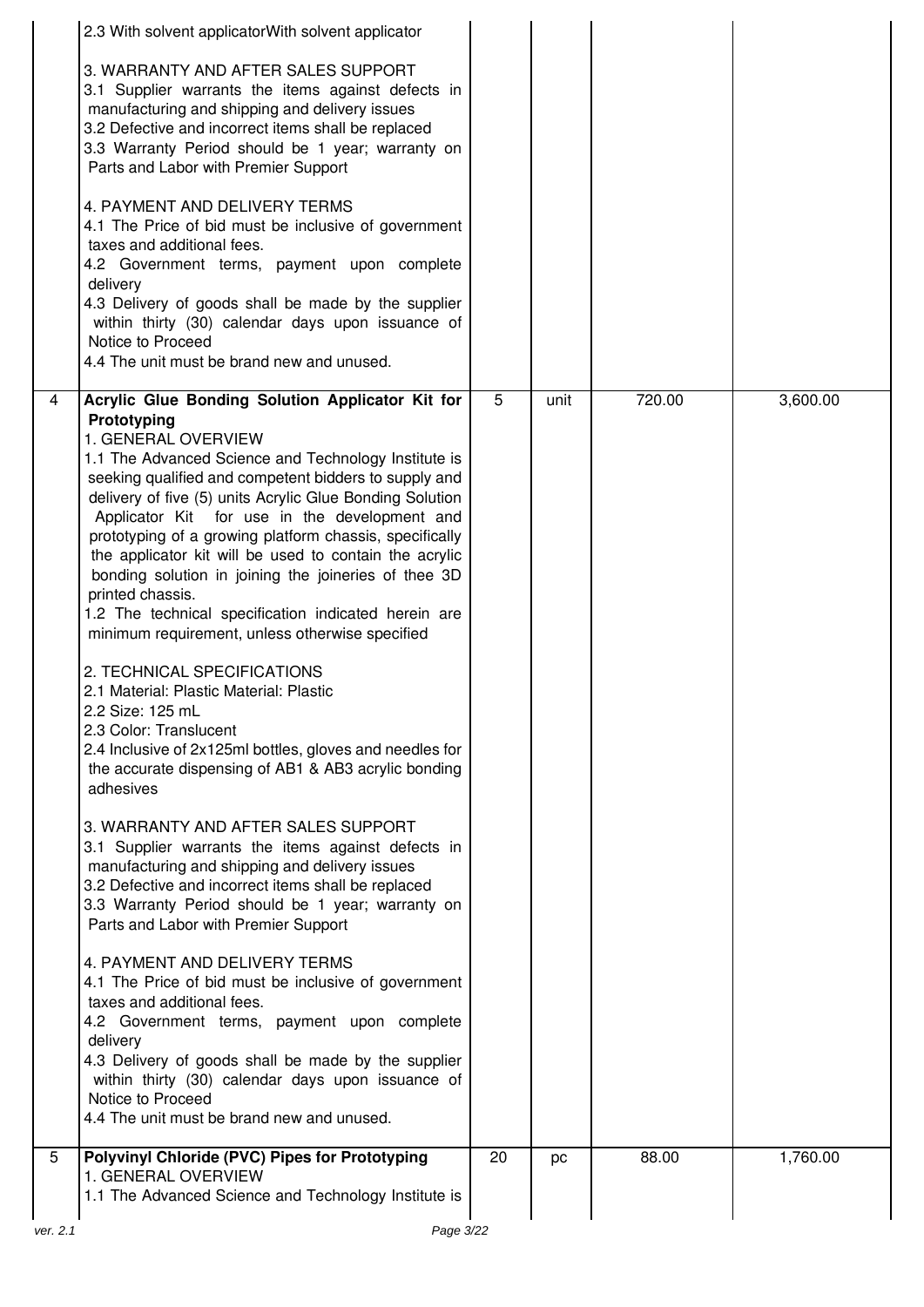|   | seeking qualified and competent bidders to supply and<br>delivery of twenty (20) pcs Polyvinyl Chloride (PVC)<br>Pipes for component parts of development of the<br>Gul.ai prototyping<br>1.2 The technical specification indicated herein are<br>minimum requirement, unless otherwise specified<br>2. TECHNICAL SPECIFICATIONS<br>2.1 Type: Schedule 40 Pipe<br>2.2 Opening Diameter Size: 1/2 inch<br>2.3 Length: 10 feet<br>2.4 Material: PVC<br>2.5 Max Pressure: atleast 780 PSI<br>2.6 End Type: Plain-end pipe<br>2.7 Color: Blue/Black/White/Transparent<br>3. WARRANTY AND AFTER SALES SUPPORT<br>3.1 Supplier warrants the items against defects in<br>manufacturing and shipping and delivery issues<br>3.2 Defective and incorrect items shall be replaced<br>3.3 Warranty Period should be 1 year; warranty on<br>Parts and Labor with Premier Support<br>4. PAYMENT AND DELIVERY TERMS<br>4.1 The Price of bid must be inclusive of government<br>taxes and additional fees.<br>4.2 Government terms, payment upon complete<br>delivery<br>4.3 Delivery of goods shall be made by the supplier<br>within thirty (30) calendar days upon issuance of<br>Notice to Proceed<br>4.4 The unit must be brand new and unused. |    |    |        |           |
|---|---------------------------------------------------------------------------------------------------------------------------------------------------------------------------------------------------------------------------------------------------------------------------------------------------------------------------------------------------------------------------------------------------------------------------------------------------------------------------------------------------------------------------------------------------------------------------------------------------------------------------------------------------------------------------------------------------------------------------------------------------------------------------------------------------------------------------------------------------------------------------------------------------------------------------------------------------------------------------------------------------------------------------------------------------------------------------------------------------------------------------------------------------------------------------------------------------------------------------------------|----|----|--------|-----------|
| 6 | Schedule 40 90 Degrees Elbow PVC Fitting/Socket<br>for Prototyping<br>1.1 The Advanced Science and Technology Institute is                                                                                                                                                                                                                                                                                                                                                                                                                                                                                                                                                                                                                                                                                                                                                                                                                                                                                                                                                                                                                                                                                                            | 40 | pc | 392.00 | 15,680.00 |
|   | seeking qualified and competent bidders to supply and<br>delivery of forty (40) pcs Schedule 40 90 Degrees<br>Elbow PVC Fitting /Socket for component parts of<br>development of the Gul.ai prototyping<br>1.2 The technical specification indicated herein are<br>minimum requirement, unless otherwise specified                                                                                                                                                                                                                                                                                                                                                                                                                                                                                                                                                                                                                                                                                                                                                                                                                                                                                                                    |    |    |        |           |
|   | 2. TECHNICAL SPECIFICATIONS<br>2.1 Fitting Direction: 90°<br>2.2 Fitting Type: Elbow<br>2.3 Pipe Material: uPVC<br>2.4 Opening Diameter Size: 1/2 inch<br>2.5 Schedule: 40                                                                                                                                                                                                                                                                                                                                                                                                                                                                                                                                                                                                                                                                                                                                                                                                                                                                                                                                                                                                                                                            |    |    |        |           |
|   | 3. WARRANTY AND AFTER SALES SUPPORT<br>3.1 Supplier warrants the items against defects in<br>manufacturing and shipping and delivery issues<br>3.2 Defective and incorrect items shall be replaced<br>3.3 Warranty Period should be 1 year; warranty on<br>Parts and Labor with Premier Support                                                                                                                                                                                                                                                                                                                                                                                                                                                                                                                                                                                                                                                                                                                                                                                                                                                                                                                                       |    |    |        |           |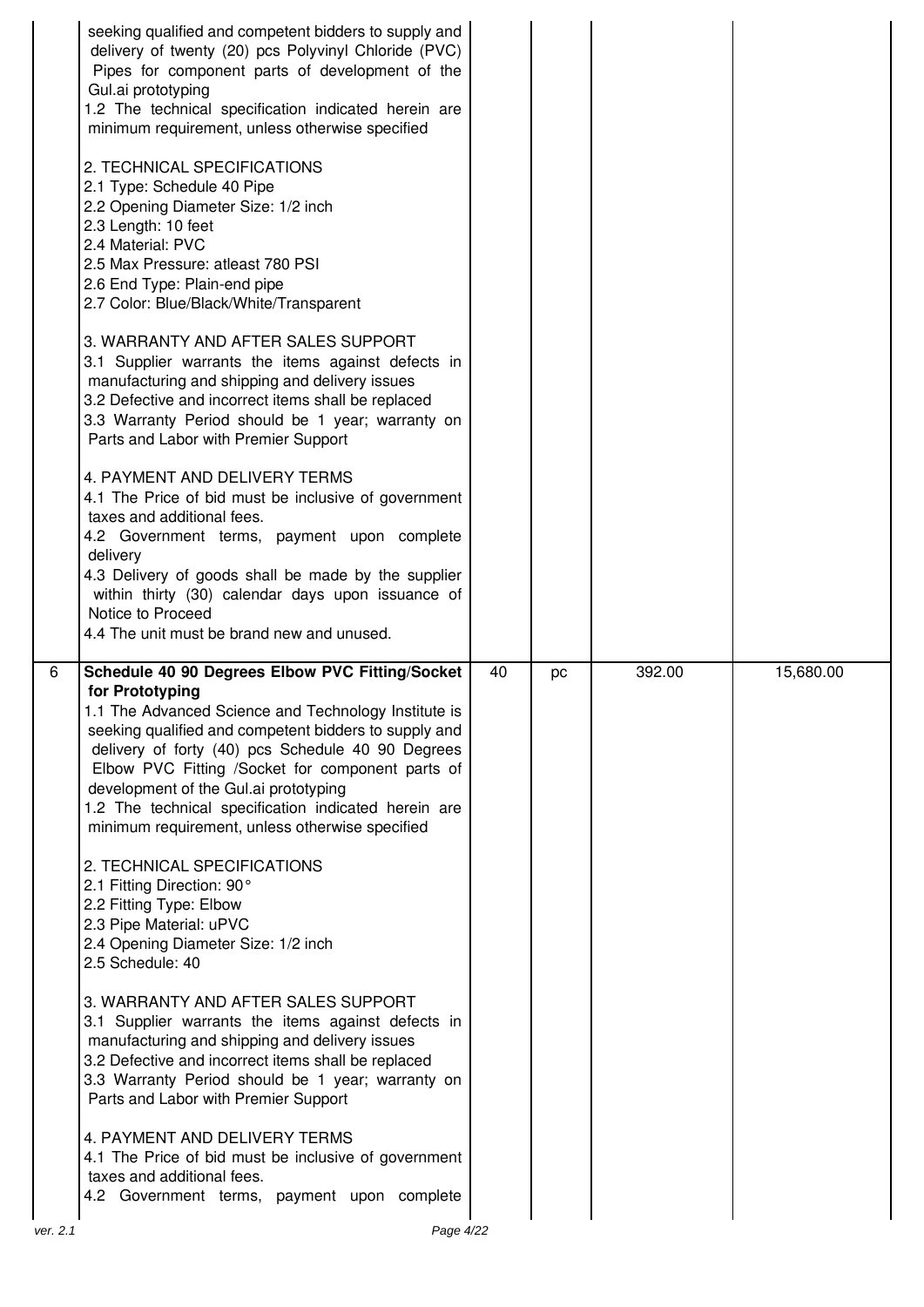|          | delivery<br>4.3 Delivery of goods shall be made by the supplier<br>within thirty (30) calendar days upon issuance of<br>Notice to Proceed<br>4.4 The unit must be brand new and unused.                                                                                                                                                                                                                                                                                                                                                                                                                                                                                                                                                                                                                                                                                                                                                                                                                                                                                                                                                                                                                                                                                  |    |    |        |           |
|----------|--------------------------------------------------------------------------------------------------------------------------------------------------------------------------------------------------------------------------------------------------------------------------------------------------------------------------------------------------------------------------------------------------------------------------------------------------------------------------------------------------------------------------------------------------------------------------------------------------------------------------------------------------------------------------------------------------------------------------------------------------------------------------------------------------------------------------------------------------------------------------------------------------------------------------------------------------------------------------------------------------------------------------------------------------------------------------------------------------------------------------------------------------------------------------------------------------------------------------------------------------------------------------|----|----|--------|-----------|
| 7        | Cross PVC Fitting/Socket for<br>Schedule 40<br>Prototyping<br>1. GENERAL OVERVIEW<br>1.1 The Advanced Science and Technology Institute is<br>seeking qualified and competent bidders to supply and<br>delivery of forty (40) pcs. Schedule 40 Cross PVC<br>Fitting/Socket for component parts of development of<br>the Gul.ai prototyping<br>1.2 The technical specification indicated herein are<br>minimum requirement, unless otherwise specified<br>2. TECHNICAL SPECIFICATIONS<br>2.1 Fitting Type: Cross<br>2.2 Pipe Material: uPVC<br>2.3 Opening Diameter Size: 1/2 inch<br>2.4 Schedule: 40<br>3. WARRANTY AND AFTER SALES SUPPORT<br>3.1 Supplier warrants the items against defects in<br>manufacturing and shipping and delivery issues<br>3.2 Defective and incorrect items shall be replaced<br>3.3 Warranty Period should be 1 year; warranty on<br>Parts and Labor with Premier Support<br>4. PAYMENT AND DELIVERY TERMS<br>4.1 The Price of bid must be inclusive of government<br>taxes and additional fees.<br>4.2 Government terms, payment upon complete<br>delivery<br>4.3 Delivery of goods shall be made by the supplier<br>within thirty (30) calendar days upon issuance of<br>Notice to Proceed<br>4.4 The unit must be brand new and unused. | 40 | pc | 77.00  | 3,080.00  |
| 8        | Schedule 40 Tee PVC Fitting/Socket for Prototyping<br>1. GENERAL OVERVIEW<br>1.1 The Advanced Science and Technology Institute is<br>seeking qualified and competent bidders to supply and<br>delivery of forty (40) pcs Schedule 40 Tee PVC<br>fitting/Socket for component parts of development of<br>the Gul.ai prototyping<br>1.2 The technical specification indicated herein are<br>minimum requirement, unless otherwise specified<br>2. TECHNICAL SPECIFICATIONS<br>2.1 Fitting Type: Tee<br>2.2 Pipe Material: uPVC<br>2.3 Opening Diameter Size: 1/2 inch<br>2.4 Schedule: 40<br>2.5 Material: PVC<br>2.6 Note: Compatibility with a Schedule 40 1/2 inch<br>opening diameter PVC pipe<br>3. WARRANTY AND AFTER SALES SUPPORT<br>3.1 Supplier warrants the items against defects in                                                                                                                                                                                                                                                                                                                                                                                                                                                                            | 40 | pc | 392.00 | 15,680.00 |
| ver. 2.1 | Page 5/22                                                                                                                                                                                                                                                                                                                                                                                                                                                                                                                                                                                                                                                                                                                                                                                                                                                                                                                                                                                                                                                                                                                                                                                                                                                                |    |    |        |           |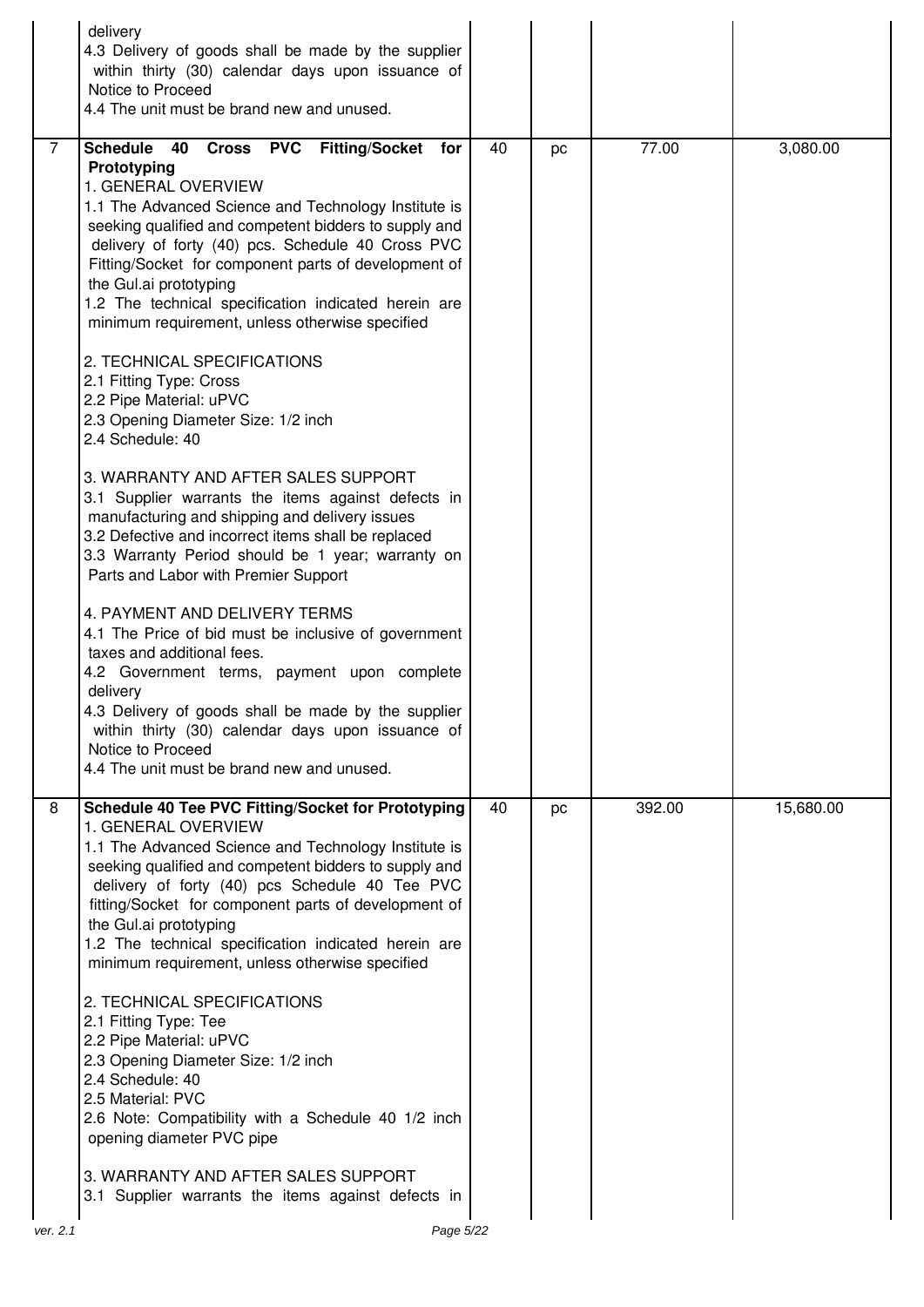|    | manufacturing and shipping and delivery issues<br>3.2 Defective and incorrect items shall be replaced<br>3.3 Warranty Period should be 1 year; warranty on<br>Parts and Labor with Premier Support<br>4. PAYMENT AND DELIVERY TERMS<br>4.1 The Price of bid must be inclusive of government<br>taxes and additional fees.<br>4.2 Government terms, payment upon complete<br>delivery<br>4.3 Delivery of goods shall be made by the supplier<br>within thirty (30) calendar days upon issuance of<br>Notice to Proceed<br>4.4 The unit must be brand new and unused.                                                                                                                                                                                                                                                                                                                                                                                                                                                                                                                                                                                                                                                                                |    |      |         |          |
|----|----------------------------------------------------------------------------------------------------------------------------------------------------------------------------------------------------------------------------------------------------------------------------------------------------------------------------------------------------------------------------------------------------------------------------------------------------------------------------------------------------------------------------------------------------------------------------------------------------------------------------------------------------------------------------------------------------------------------------------------------------------------------------------------------------------------------------------------------------------------------------------------------------------------------------------------------------------------------------------------------------------------------------------------------------------------------------------------------------------------------------------------------------------------------------------------------------------------------------------------------------|----|------|---------|----------|
| 9  | P-Trap PVC Pipe Fitting for Prototyping<br>1. GENERAL OVERVIEW<br>1.1 The Advanced Science and Technology Institute is<br>seeking qualified and competent bidders to supply and<br>delivery of ten (10) pcs P-Trap PVC Pipe Fitting for<br>component parts of development of the Gul.ai<br>prototyping<br>1.2 The technical specification indicated herein are<br>minimum requirement, unless otherwise specified<br>2. TECHNICAL SPECIFICATIONS<br>2.1 Fitting Type: P-Trap<br>2.2 Compatible Pipe Size 1: 40mm<br>2.3 Compatible Pipe Size 2: 40mm<br>2.4 Colour: White/Blue<br>3. WARRANTY AND AFTER SALES SUPPORT<br>3.1 Supplier warrants the items against defects in<br>manufacturing and shipping and delivery issues<br>3.2 Defective and incorrect items shall be replaced<br>3.3 Warranty Period should be 1 year; warranty on<br>Parts and Labor with Premier Support<br>4. PAYMENT AND DELIVERY TERMS<br>4.1 The Price of bid must be inclusive of government<br>taxes and additional fees.<br>4.2 Government terms, payment upon complete<br>delivery<br>4.3 Delivery of goods shall be made by the supplier<br>within thirty (30) calendar days upon issuance of<br>Notice to Proceed<br>4.4 The unit must be brand new and unused. | 10 | pc   | 570.00  | 5,700.00 |
| 10 | Two-inch Bucket Lid for Prototyping<br>1. GENERAL OVERVIEW<br>1.1 The Advanced Science and Technology Institute is<br>seeking qualified and competent bidders to supply and<br>delivery of three (3) set/pack Two-inches Bucket Lid<br>for component parts of development of the Gul.ai<br>prototyping<br>1.2 The technical specification indicated herein are<br>minimum requirement, unless otherwise specified<br>2. TECHNICAL SPECIFICATIONS<br>2.1 Material: Plastic<br>2.2 Opening Diameter: 2 inches                                                                                                                                                                                                                                                                                                                                                                                                                                                                                                                                                                                                                                                                                                                                        | 3  | pack | 1045.00 | 3,135.00 |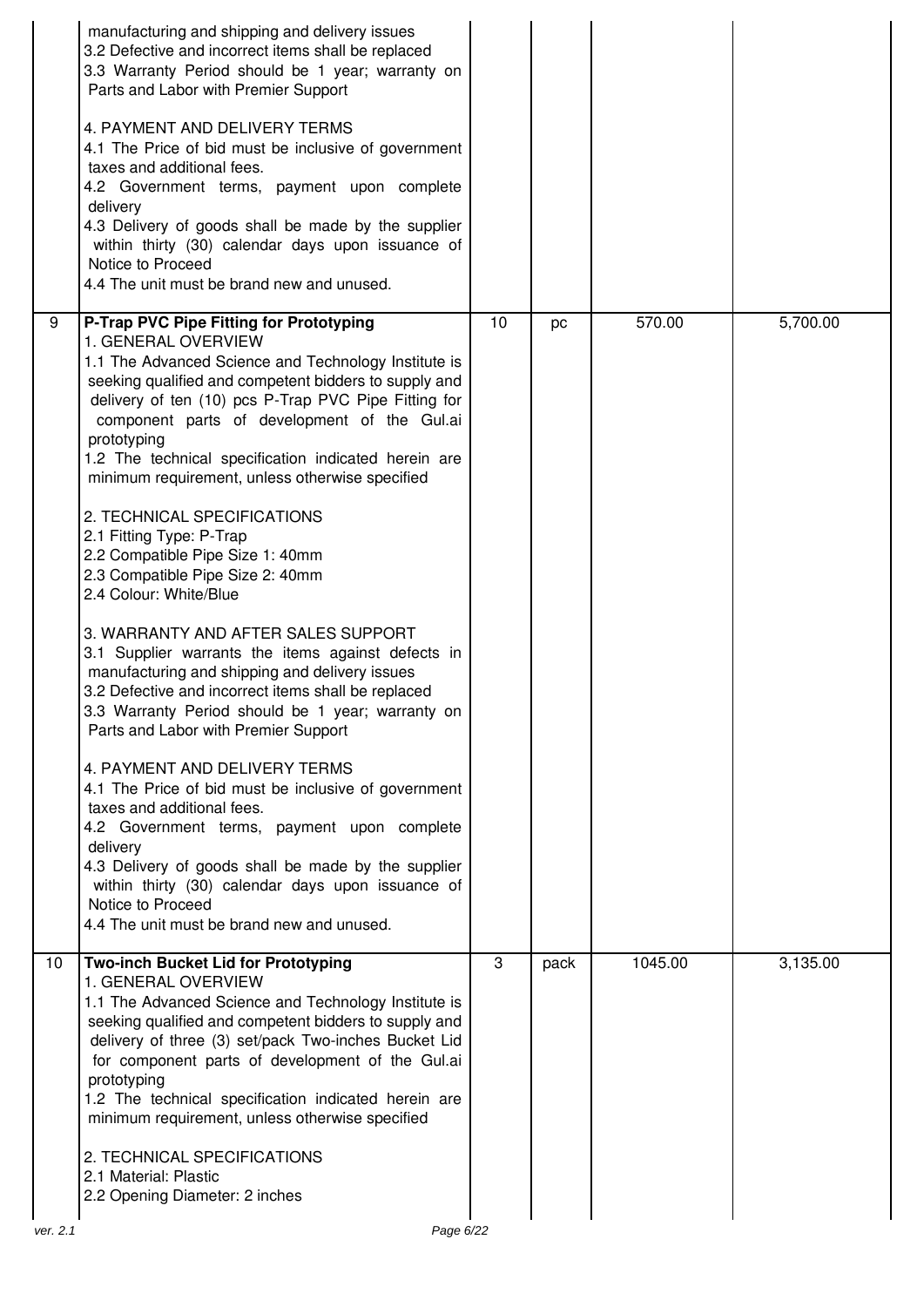|    | 2.3 Color: Black<br>2.4 Quantity: 100 pieces per pack<br>2.5 Durable plastic net pots<br>2.6 Notes: Suitable for hydroponics, aeroponics,<br>aquaponics and provides good air flow and irrigating<br>properties<br>3. WARRANTY AND AFTER SALES SUPPORT<br>3.1 Supplier warrants the items against defects in<br>manufacturing and shipping and delivery issues<br>3.2 Defective and incorrect items shall be replaced<br>3.3 Warranty Period should be 1 year; warranty on<br>Parts and Labor with Premier Support<br>4. PAYMENT AND DELIVERY TERMS<br>4.1 The Price of bid must be inclusive of government<br>taxes and additional fees.<br>4.2 Government terms, payment upon complete<br>delivery<br>4.3 Delivery of goods shall be made by the supplier<br>within thirty (30) calendar days upon issuance of<br>Notice to Proceed<br>4.4 The unit must be brand new and unused. |   |      |         |          |
|----|-------------------------------------------------------------------------------------------------------------------------------------------------------------------------------------------------------------------------------------------------------------------------------------------------------------------------------------------------------------------------------------------------------------------------------------------------------------------------------------------------------------------------------------------------------------------------------------------------------------------------------------------------------------------------------------------------------------------------------------------------------------------------------------------------------------------------------------------------------------------------------------|---|------|---------|----------|
| 11 | <b>Four-inch Bucket Lid for Prototyping</b><br>1. GENERAL OVERVIEW<br>1.1 The Advanced Science and Technology Institute is<br>seeking qualified and competent bidders to supply and<br>delivery of three (3) set/pack Four inches Bucket Lid<br>for component parts of development of the Gul.ai<br>prototyping<br>1.2 The technical specification indicated herein are<br>minimum requirement, unless otherwise specified<br>2. TECHNICAL SPECIFICATIONS<br>2.1 Material: Plastic<br>2.2 Opening Diameter: 4 inches<br>2.3 Color: Black<br>2.4 Quantity: 48 pieces per pack                                                                                                                                                                                                                                                                                                        | 3 | pack | 2090.00 | 6,270.00 |
|    | 2.5 Durable plastic net pots<br>2.6 Notes: Suitable for hydroponics, aeroponics,<br>aquaponics and provides good air flow and irrigating<br>properties<br>3. WARRANTY AND AFTER SALES SUPPORT<br>3.1 Supplier warrants the items against defects in<br>manufacturing and shipping and delivery issues<br>3.2 Defective and incorrect items shall be replaced<br>3.3 Warranty Period should be 1 year; warranty on<br>Parts and Labor with Premier Support                                                                                                                                                                                                                                                                                                                                                                                                                           |   |      |         |          |
|    | 4. PAYMENT AND DELIVERY TERMS<br>4.1 The Price of bid must be inclusive of government<br>taxes and additional fees.<br>4.2 Government terms, payment upon complete<br>delivery<br>4.3 Delivery of goods shall be made by the supplier<br>within thirty (30) calendar days upon issuance of<br>Notice to Proceed<br>4.4 The unit must be brand new and unused.                                                                                                                                                                                                                                                                                                                                                                                                                                                                                                                       |   |      |         |          |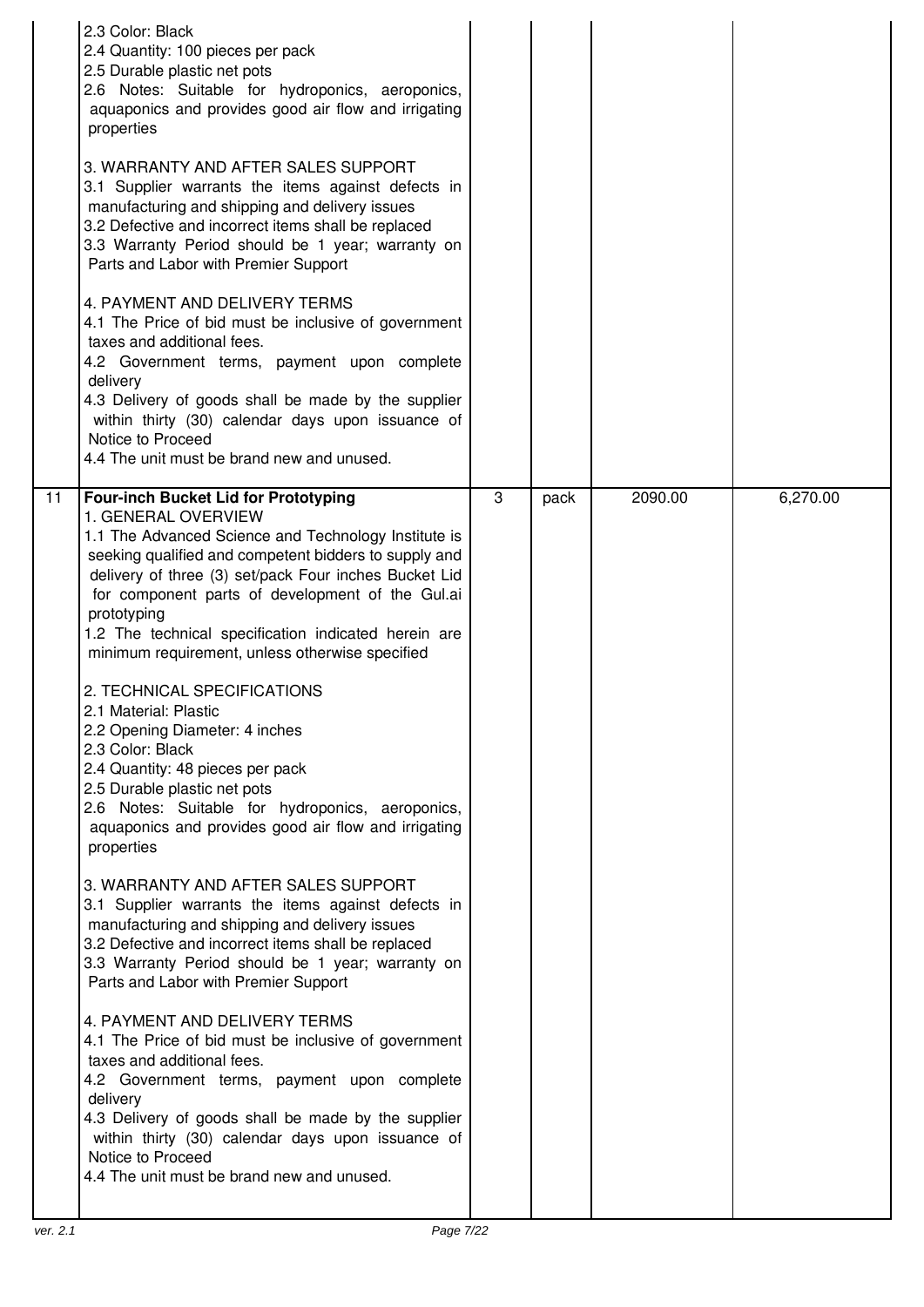| 12       | <b>Six-inch Bucket Lid for Prototyping</b><br>1. GENERAL OVERVIEW                                                                                                                                                                                                                                                                                                                                                                                                                                                                                                                                        | 3  | pack | 1430.00 | 4,290.00 |
|----------|----------------------------------------------------------------------------------------------------------------------------------------------------------------------------------------------------------------------------------------------------------------------------------------------------------------------------------------------------------------------------------------------------------------------------------------------------------------------------------------------------------------------------------------------------------------------------------------------------------|----|------|---------|----------|
|          | 1.1 The Advanced Science and Technology Institute is<br>seeking qualified and competent bidders to supply and<br>delivery of six (6) set/pack Six-inches Bucket Lid for<br>component parts of development of the Gul.ai<br>prototyping<br>1.2 The technical specification indicated herein are<br>minimum requirement, unless otherwise specified                                                                                                                                                                                                                                                        |    |      |         |          |
|          | 2. TECHNICAL SPECIFICATIONS<br>2.1 Dimension: atleast 6 inches (top) x 4.5 inches<br>(bottom) x 4.5 inches (height)<br>2.2 Color: Black<br>2.3 Quantity: 100 Pieces per set/pack<br>2.4 Notes: Suitable for hydroponics, aeroponics,<br>aquaponics and provides good air flow and irrigating<br>properties                                                                                                                                                                                                                                                                                               |    |      |         |          |
|          | 3. WARRANTY AND AFTER SALES SUPPORT<br>3.1 Supplier warrants the items against defects in<br>manufacturing and shipping and delivery issues<br>3.2 Defective and incorrect items shall be replaced<br>3.3 Warranty Period should be 1 year; warranty on<br>Parts and Labor with Premier Support                                                                                                                                                                                                                                                                                                          |    |      |         |          |
|          | 4. PAYMENT AND DELIVERY TERMS<br>4.1 The Price of bid must be inclusive of government<br>taxes and additional fees.<br>4.2 Government terms, payment upon complete<br>delivery<br>4.3 Delivery of goods shall be made by the supplier<br>within thirty (30) calendar days upon issuance of<br>Notice to Proceed<br>4.4 The unit must be brand new and unused.                                                                                                                                                                                                                                            |    |      |         |          |
| 13       | <b>USB C Power Adapter for Prototyping</b><br>1. GENERAL OVERVIEW<br>1.1 The Advanced Science and Technology Institute is<br>seeking qualified and competent bidders to supply and<br>delivery of ten (10) pcs USB C Power Adapter for<br>Raspberry Pi 4 as a power source.<br>1.2 The technical specification indicated herein are<br>minimum requirement, unless otherwise specified                                                                                                                                                                                                                   | 10 | pc   | 616.00  | 6,160.00 |
|          | 2. TECHNICAL SPECIFICATIONS<br>2.1 Input Voltage: 90-264V<br>2.2 Output Voltage: 5.1 V<br>2.3 Output Current: 3A<br>2.4 Input Connector: Socket<br>2.6 Output Connector: USB Type C<br>2.7 Power Rating: 15.3W<br>2.8 Type: Power Supply<br>2.9 Number of Outputs: 1<br>3. WARRANTY AND AFTER SALES SUPPORT<br>3.1 Supplier warrants the items against defects in<br>manufacturing and shipping and delivery issues<br>3.2 Defective and incorrect items shall be replaced<br>3.3 Warranty Period should be 1 year; warranty on<br>Parts and Labor with Premier Support<br>4. PAYMENT AND DELIVERY TERMS |    |      |         |          |
| ver. 2.1 | Page 8/22                                                                                                                                                                                                                                                                                                                                                                                                                                                                                                                                                                                                |    |      |         |          |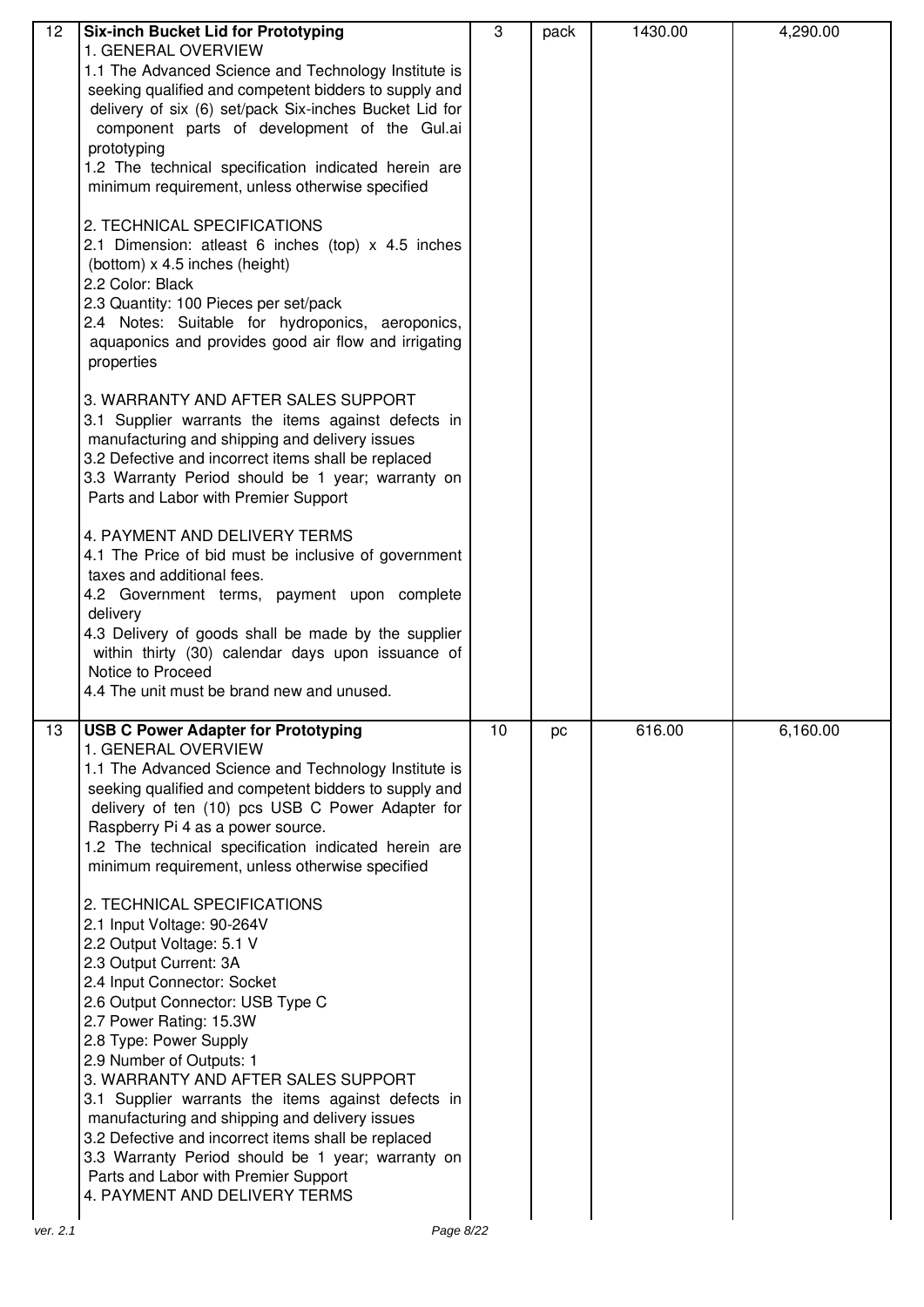| 4.1 The Price of bid must be inclusive of government<br>taxes and additional fees.<br>4.2 Government terms, payment upon complete<br>delivery<br>4.3 Delivery of goods shall be made by the supplier<br>within thirty (30) calendar days upon issuance of<br>Notice to Proceed<br>4.4 The unit must be brand new and unused.                                                                                                                                                                                                                                                                                                                                                                                                                                                                                                                                                                                                                                                                                                                                                                                                                                                                                                                                                                                                                     |    |      |        |          |
|--------------------------------------------------------------------------------------------------------------------------------------------------------------------------------------------------------------------------------------------------------------------------------------------------------------------------------------------------------------------------------------------------------------------------------------------------------------------------------------------------------------------------------------------------------------------------------------------------------------------------------------------------------------------------------------------------------------------------------------------------------------------------------------------------------------------------------------------------------------------------------------------------------------------------------------------------------------------------------------------------------------------------------------------------------------------------------------------------------------------------------------------------------------------------------------------------------------------------------------------------------------------------------------------------------------------------------------------------|----|------|--------|----------|
| 4"x6" Presensitized PCB for Prototyping<br>14<br>1. GENERAL OVERVIEW<br>1.1 The Advanced Science and Technology Institute is<br>seeking qualified and competent bidders to supply and<br>delivery of ten (10) units of 4"x6" Presensitized PCB<br>for fast and easy development of printed circuits<br>1.2 The technical specification indicated herein are<br>minimum requirement, unless otherwise specified<br>2. TECHNICAL SPECIFICATIONS<br>2.1 Dimensions: 4 inches by 6 inches<br>2.2 Thickness: 1.6 mm<br>2.3 Postive (+) Acting: YES<br>2.4 Material: Plastic board coated with highly sensitive<br>photoresist film<br>2.5 Single-sided: YES<br>2.6 Developer: YES<br>3. WARRANTY AND AFTER SALES SUPPORT<br>3.1 Supplier warrants the items against defects in<br>manufacturing and shipping and delivery issues<br>3.2 Defective and incorrect items shall be replaced<br>3.3 Warranty Period should be 1 year; warranty on<br>Parts and Labor with Premier Support<br>4. PAYMENT AND DELIVERY TERMS<br>4.1 The Price of bid must be inclusive of government<br>taxes and additional fees.<br>4.2 Government terms, payment upon complete<br>delivery<br>4.3 Delivery of goods shall be made by the supplier<br>within thirty (30) calendar days upon issuance of<br>Notice to Proceed<br>4.4 The unit must be brand new and unused. | 10 | unit | 225.00 | 2,250.00 |
| 6"x10" Presensitized PCB for Prototyping<br>15<br>1. GENERAL OVERVIEW<br>1.1 The Advanced Science and Technology Institute is<br>seeking qualified and competent bidders to supply and<br>delivery of ten (10) units 6"x10" Presensitized PCB for<br>fast and easy development of printed circuits<br>1.2 The technical specification indicated herein are<br>minimum requirement, unless otherwise specified<br>2. TECHNICAL SPECIFICATIONS<br>2.1 Dimensions: 6 inches by 10 inches<br>2.2 Thickness: 1.6 mm<br>2.3 Postive (+) Acting: YES<br>2.4 Material: Plastic board coated with highly sensitive<br>photoresist film<br>2.5 Single-sided: YES<br>2.6 Developer: YES<br>Page 9/22<br>ver. 2.1                                                                                                                                                                                                                                                                                                                                                                                                                                                                                                                                                                                                                                            | 10 | unit | 400.00 | 4,000.00 |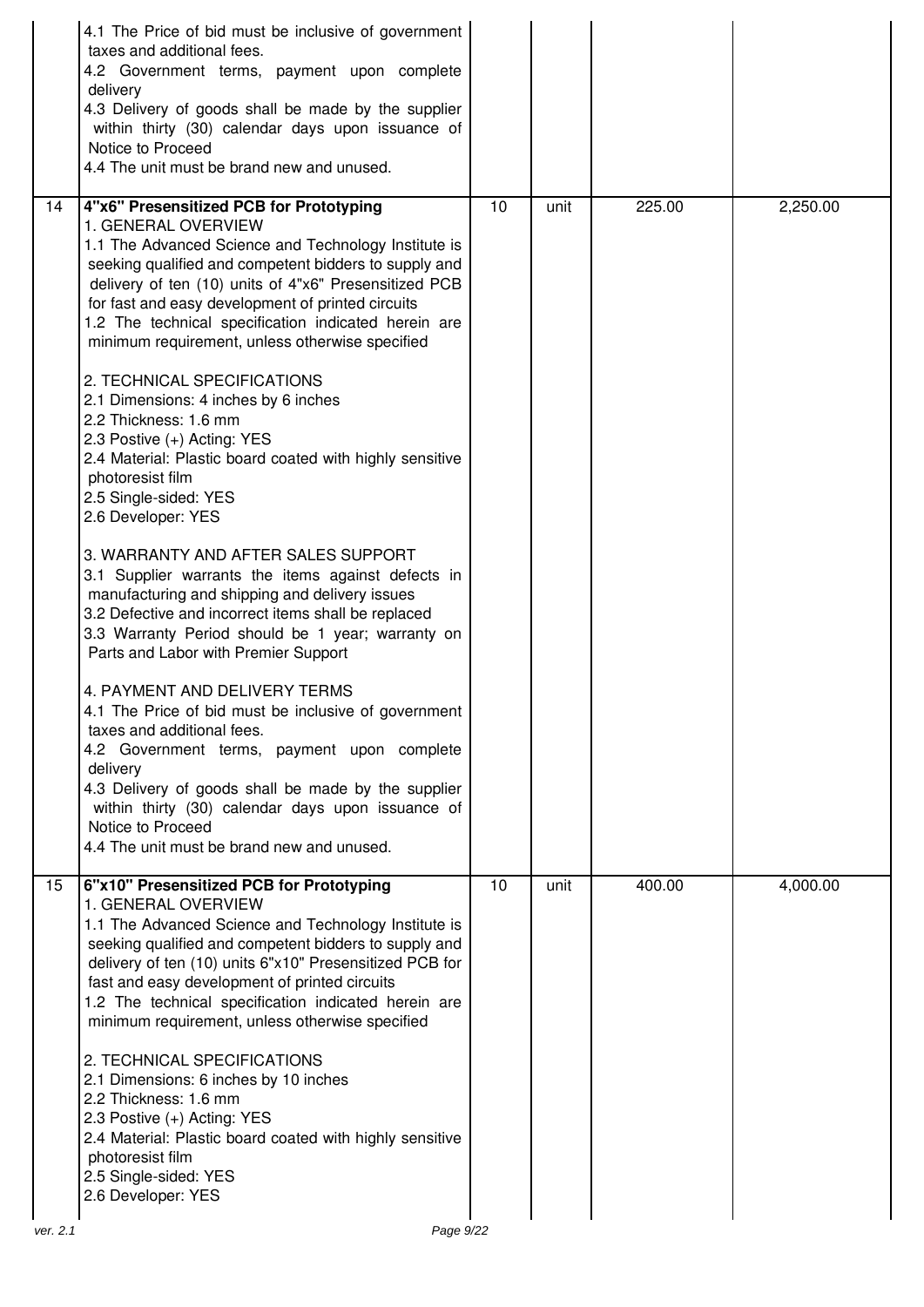|    | 3. WARRANTY AND AFTER SALES SUPPORT<br>3.1 Supplier warrants the items against defects in<br>manufacturing and shipping and delivery issues<br>3.2 Defective and incorrect items shall be replaced<br>3.3 Warranty Period should be 1 year; warranty on<br>Parts and Labor with Premier Support                                                                                                                                                                                                                                                                                                                                                                                                                                                                                                                                                                                                                                                                                                                                                                                                                                                                                                                                                                                                                                                                                                                                                                                                                                                                                                                                                                                                 |                |      |          |           |  |
|----|-------------------------------------------------------------------------------------------------------------------------------------------------------------------------------------------------------------------------------------------------------------------------------------------------------------------------------------------------------------------------------------------------------------------------------------------------------------------------------------------------------------------------------------------------------------------------------------------------------------------------------------------------------------------------------------------------------------------------------------------------------------------------------------------------------------------------------------------------------------------------------------------------------------------------------------------------------------------------------------------------------------------------------------------------------------------------------------------------------------------------------------------------------------------------------------------------------------------------------------------------------------------------------------------------------------------------------------------------------------------------------------------------------------------------------------------------------------------------------------------------------------------------------------------------------------------------------------------------------------------------------------------------------------------------------------------------|----------------|------|----------|-----------|--|
|    | 4. PAYMENT AND DELIVERY TERMS<br>4.1 The Price of bid must be inclusive of government<br>taxes and additional fees.<br>4.2 Government terms, payment upon complete<br>delivery<br>4.3 Delivery of goods shall be made by the supplier<br>within thirty (30) calendar days upon issuance of<br>Notice to Proceed<br>4.4 The unit must be brand new and unused.                                                                                                                                                                                                                                                                                                                                                                                                                                                                                                                                                                                                                                                                                                                                                                                                                                                                                                                                                                                                                                                                                                                                                                                                                                                                                                                                   |                |      |          |           |  |
| 16 | Multi-variable Power Supply for Prototyping<br>1. GENERAL OVERVIEW<br>1.1 The Advanced Science and Technology Institute is<br>seeking qualified and competent bidders to supply and<br>delivery of two (2) units Multi-variable Power Supply<br>for providing programmable or multi-variable power<br>and current requirement of the electronics component.<br>1.2 The technical specification indicated herein are<br>minimum requirement, unless otherwise specified<br>2. TECHNICAL SPECIFICATIONS<br>2.1 Voltage Range: 0-60V<br>2.2 Current Range: 0-5A<br>2.3 Complete programmable<br>2.4 Industrial grade, with load for a long time<br>2.5 Encoder-controlled fine & coarse adjustment<br>2.6 Intelligent temperature-controlled fan<br>3.7 Compact design<br>2.8 Constant current & constant voltage<br>2.9 Current pre-set<br>2.10 4-digital display<br>2.11 10mV / 1mA high accuracy and resolution<br>2.12 Low noise and ripple<br>2.13 Knob Lock function to avoid improper operation<br>2.14 Interfaces: USB and RS232<br>2.15 Input Voltage: 230 V (±10%)<br>3. WARRANTY AND AFTER SALES SUPPORT<br>3.1 Supplier warrants the items against defects in<br>manufacturing and shipping and delivery issues<br>3.2 Defective and incorrect items shall be replaced<br>3.3 Warranty Period should be 1 year; warranty on<br>Parts and Labor with Premier Support<br>4. PAYMENT AND DELIVERY TERMS<br>4.1 The Price of bid must be inclusive of government<br>taxes and additional fees.<br>4.2 Government terms, payment upon complete<br>delivery<br>4.3 Delivery of goods shall be made by the supplier<br>within thirty (30) calendar days upon issuance of<br>Notice to Proceed | $\overline{2}$ | unit | 37150.00 | 74,300.00 |  |
|    | 4.4 The unit must be brand new and unused.                                                                                                                                                                                                                                                                                                                                                                                                                                                                                                                                                                                                                                                                                                                                                                                                                                                                                                                                                                                                                                                                                                                                                                                                                                                                                                                                                                                                                                                                                                                                                                                                                                                      |                |      |          |           |  |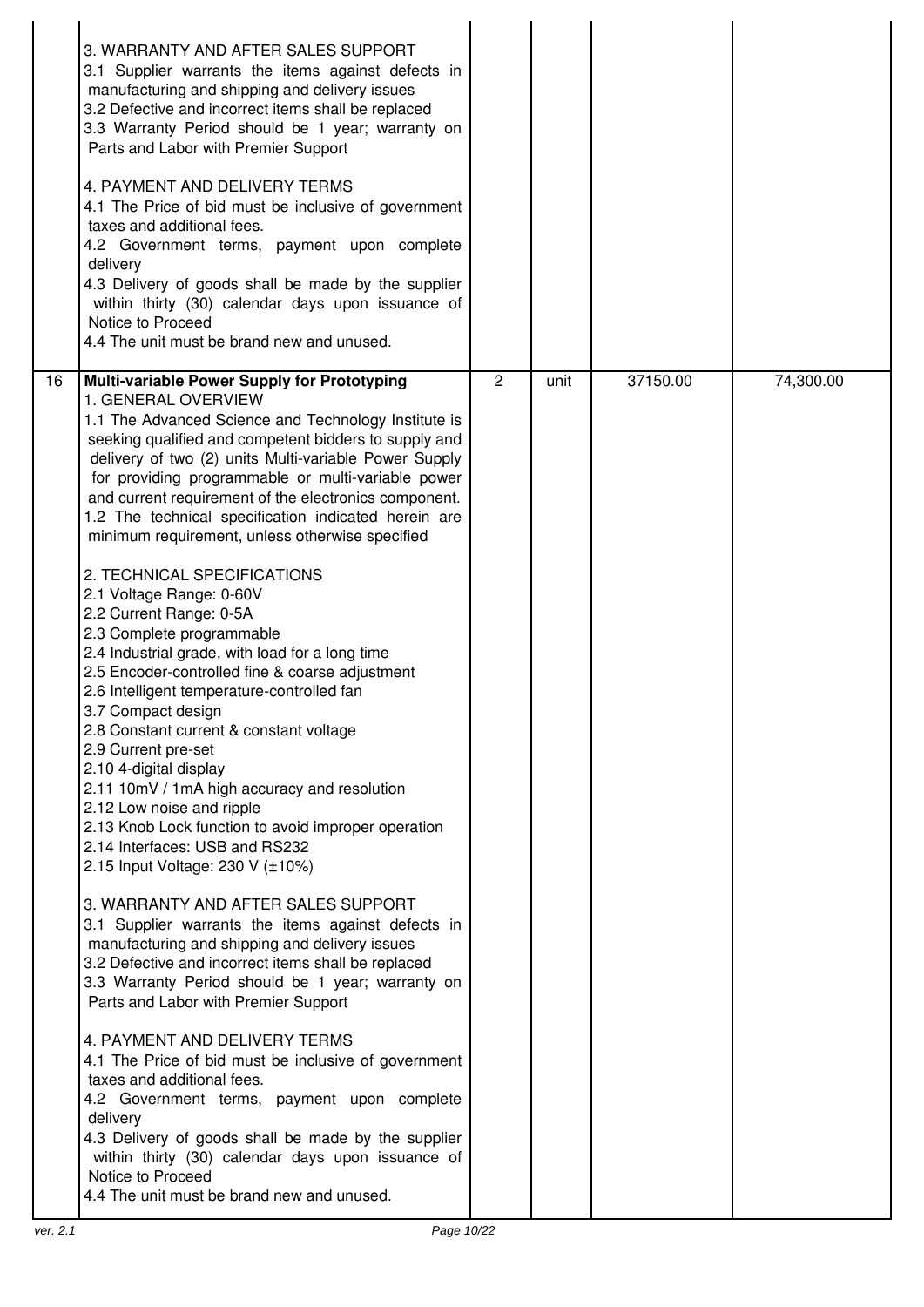| 17 | Jigsaw with Variable Speed Cutting Tool/Machine         | 1            | unit | 6000.00 | 6,000.00 |
|----|---------------------------------------------------------|--------------|------|---------|----------|
|    | for Prototyping                                         |              |      |         |          |
|    | 1. GENERAL OVERVIEW                                     |              |      |         |          |
|    | 1.1 The Advanced Science and Technology Institute is    |              |      |         |          |
|    | seeking qualified and competent bidders to supply and   |              |      |         |          |
|    | delivery of one (1) unit of Jigsaw with Variable Speed  |              |      |         |          |
|    | Cutting Tool/Machine for cutting the acrylic plastic    |              |      |         |          |
|    | sheet, will be used as the main material/wall frames of |              |      |         |          |
|    | the chassis of the platform.                            |              |      |         |          |
|    | 1.2 The technical specification indicated herein are    |              |      |         |          |
|    | minimum requirement, unless otherwise specified         |              |      |         |          |
|    |                                                         |              |      |         |          |
|    | 2. TECHNICAL SPECIFICATIONS                             |              |      |         |          |
|    | 2.1 Material: Metal-coated rubber with plastic          |              |      |         |          |
|    | 2.2 Power Input: 600 Watts                              |              |      |         |          |
|    | 2.3 No Load Speed: 500-3000rpm                          |              |      |         |          |
|    | 2.4 Speed Setting: 6                                    |              |      |         |          |
|    | 2.5 Stroke Length: 19mm                                 |              |      |         |          |
|    | 2.6 Bevel Cutting: Adjustable from 0 to 45 degree       |              |      |         |          |
|    |                                                         |              |      |         |          |
|    | 2.7 Pendulum Action: 4-Stage                            |              |      |         |          |
|    | 2.8 With Lock-on Switch                                 |              |      |         |          |
|    | 2.9 Keyless or tool-free for easy blade change          |              |      |         |          |
|    | 2.10 Inclusion: Main unit and blade                     |              |      |         |          |
|    |                                                         |              |      |         |          |
|    | 3. WARRANTY AND AFTER SALES SUPPORT                     |              |      |         |          |
|    | 3.1 Supplier warrants the items against defects in      |              |      |         |          |
|    | manufacturing and shipping and delivery issues          |              |      |         |          |
|    | 3.2 Defective and incorrect items shall be replaced     |              |      |         |          |
|    | 3.3 Warranty Period should be 1 year; warranty on       |              |      |         |          |
|    | Parts and Labor with Premier Support                    |              |      |         |          |
|    |                                                         |              |      |         |          |
|    | 4. PAYMENT AND DELIVERY TERMS                           |              |      |         |          |
|    | 4.1 The Price of bid must be inclusive of government    |              |      |         |          |
|    | taxes and additional fees.                              |              |      |         |          |
|    | 4.2 Government terms, payment upon complete             |              |      |         |          |
|    | delivery                                                |              |      |         |          |
|    | 4.3 Delivery of goods shall be made by the supplier     |              |      |         |          |
|    | within thirty (30) calendar days upon issuance of       |              |      |         |          |
|    | Notice to Proceed                                       |              |      |         |          |
|    | 4.4 The unit must be brand new and unused.              |              |      |         |          |
|    |                                                         |              |      |         |          |
| 18 | Twenty-one (21) Teeth Blade Set for Jigsaw              | $\mathbf{1}$ | set  | 250.00  | 250.00   |
|    | <b>Tool/Machine for Prototyping</b>                     |              |      |         |          |
|    | 1. GENERAL OVERVIEW                                     |              |      |         |          |
|    | 1.1 The Advanced Science and Technology Institute is    |              |      |         |          |
|    | seeking qualified and competent bidders to supply and   |              |      |         |          |
|    | delivery of one (1) set of twenty-one (21) teeth blade  |              |      |         |          |
|    | set for jigsaw tool/machine for replacement blade       |              |      |         |          |
|    | compatible for jigsaw cutting tool, will be used in     |              |      |         |          |
|    | cutting the acrylic glass as the main material/wall     |              |      |         |          |
|    | frames of the chassis of the platform.                  |              |      |         |          |
|    | 1.2 The technical specification indicated herein are    |              |      |         |          |
|    | minimum requirement, unless otherwise specified         |              |      |         |          |
|    |                                                         |              |      |         |          |
|    | 2. TECHNICAL SPECIFICATIONS                             |              |      |         |          |
|    | 2.1 Saw Blade Type: Jigsaw Blade                        |              |      |         |          |
|    | 2.2 Application: Metal                                  |              |      |         |          |
|    | 2.3 Cutting Length: 50mm                                |              |      |         |          |
|    | 2.4 Number of Teeth per Inch: 21                        |              |      |         |          |
|    | 2.5 Tooth Pitch: 1.2mm                                  |              |      |         |          |
|    | 2.6 Number in Pack: 5                                   |              |      |         |          |
|    |                                                         |              |      |         |          |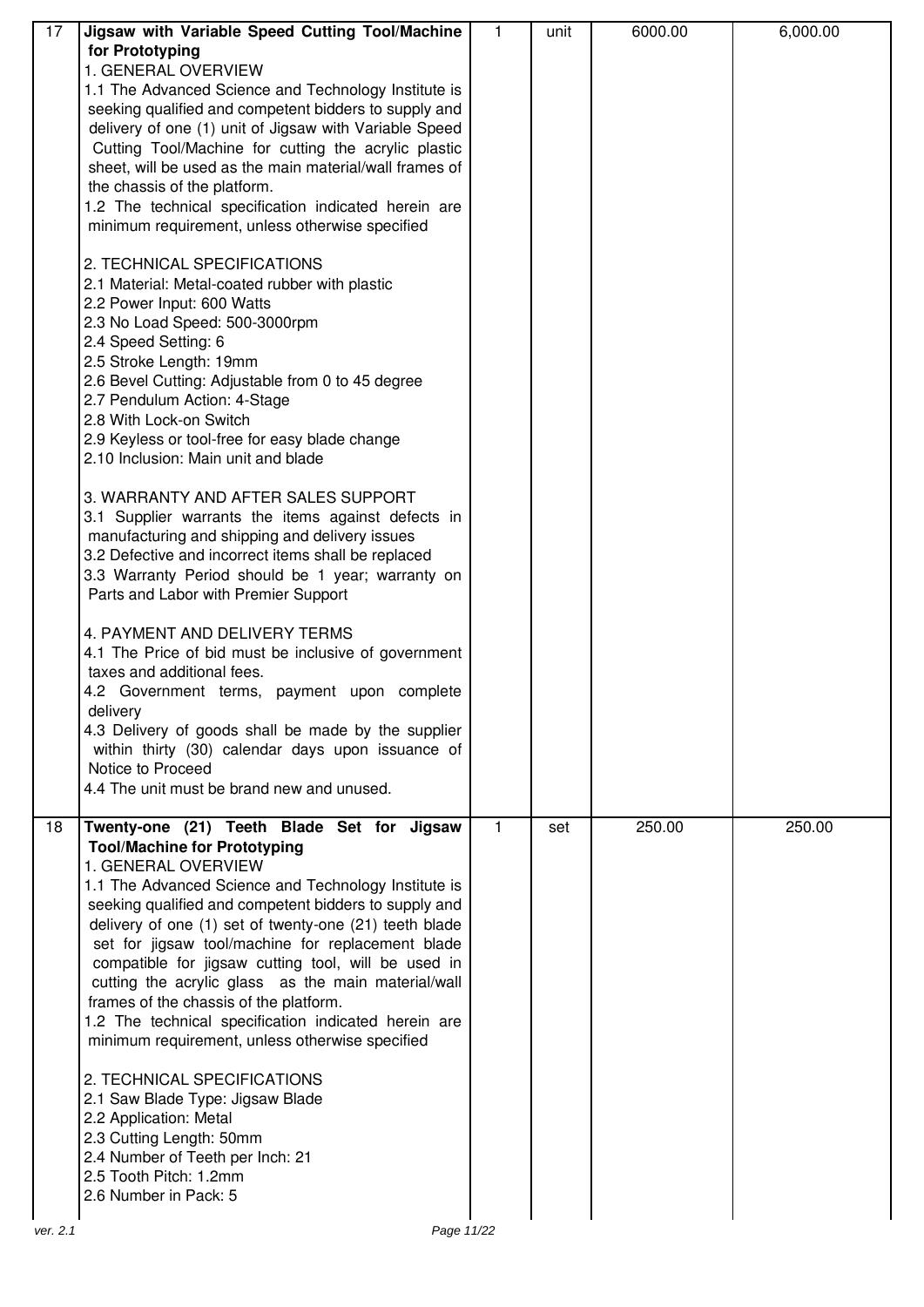|          | 2.7 Blade Material: HSS<br>2.8 Conforms to ANSI/ESD S20.20:2014 and BS EN<br>61340-5-1:2007 Electrostatic Control Standards<br>3. WARRANTY AND AFTER SALES SUPPORT<br>3.1 Supplier warrants the items against defects in<br>manufacturing and shipping and delivery issues<br>3.2 Defective and incorrect items shall be replaced<br>3.3 Warranty Period should be 1 year; warranty on<br>Parts and Labor with Premier Support<br>4. PAYMENT AND DELIVERY TERMS<br>4.1 The Price of bid must be inclusive of government<br>taxes and additional fees.<br>4.2 Government terms, payment upon complete<br>delivery<br>4.3 Delivery of goods shall be made by the supplier<br>within thirty (30) calendar days upon issuance of<br>Notice to Proceed<br>4.4 The unit must be brand new and unused.                                                                                                                                                                                                                                                                                                                                                                                                                                                                                                                  |   |      |        |          |
|----------|------------------------------------------------------------------------------------------------------------------------------------------------------------------------------------------------------------------------------------------------------------------------------------------------------------------------------------------------------------------------------------------------------------------------------------------------------------------------------------------------------------------------------------------------------------------------------------------------------------------------------------------------------------------------------------------------------------------------------------------------------------------------------------------------------------------------------------------------------------------------------------------------------------------------------------------------------------------------------------------------------------------------------------------------------------------------------------------------------------------------------------------------------------------------------------------------------------------------------------------------------------------------------------------------------------------|---|------|--------|----------|
| 19       | <b>Vise Grip Plier for Prototyping</b><br>1. GENERAL OVERVIEW<br>1.1 The Advanced Science and Technology Institute is<br>seeking qualified and competent bidders to supply and<br>delivery of four (4) unit of vise grip plier to be used to<br>clamp things in place especially when cutting acrylic<br>plastic sheet or pipes.<br>1.2 The technical specification indicated herein are<br>minimum requirement, unless otherwise specified<br>2. TECHNICAL SPECIFICATIONS<br>2.1 Material: Chrome Vanadium Steel<br>2.2 Plier Type: Locking Pliers<br>2.3 Overall Length: 254mm<br>2.4 Serrrated Jaw: YES<br>2.5 Quick Release trigger: YES<br>3. WARRANTY AND AFTER SALES SUPPORT<br>3.1 Supplier warrants the items against defects in<br>manufacturing and shipping and delivery issues<br>3.2 Defective and incorrect items shall be replaced<br>3.3 Warranty Period should be 1 year; warranty on<br>Parts and Labor with Premier Support<br>4. PAYMENT AND DELIVERY TERMS<br>4.1 The Price of bid must be inclusive of government<br>taxes and additional fees.<br>4.2 Government terms, payment upon complete<br>delivery<br>4.3 Delivery of goods shall be made by the supplier<br>within thirty (30) calendar days upon issuance of<br>Notice to Proceed<br>4.4 The unit must be brand new and unused. | 4 | unit | 300.00 | 1,200.00 |
| 20       | <b>Screw Clamp for Protoyping</b><br>1. GENERAL OVERVIEW<br>1.1 The Advanced Science and Technology Institute is<br>seeking qualified and competent bidders to supply and<br>delivery of six (6) units of Screw Clamp to be used to<br>clamp things in place especially when cutting acrylic                                                                                                                                                                                                                                                                                                                                                                                                                                                                                                                                                                                                                                                                                                                                                                                                                                                                                                                                                                                                                     | 6 | unit | 583.33 | 3,499.98 |
| ver. 2.1 | Page 12/22                                                                                                                                                                                                                                                                                                                                                                                                                                                                                                                                                                                                                                                                                                                                                                                                                                                                                                                                                                                                                                                                                                                                                                                                                                                                                                       |   |      |        |          |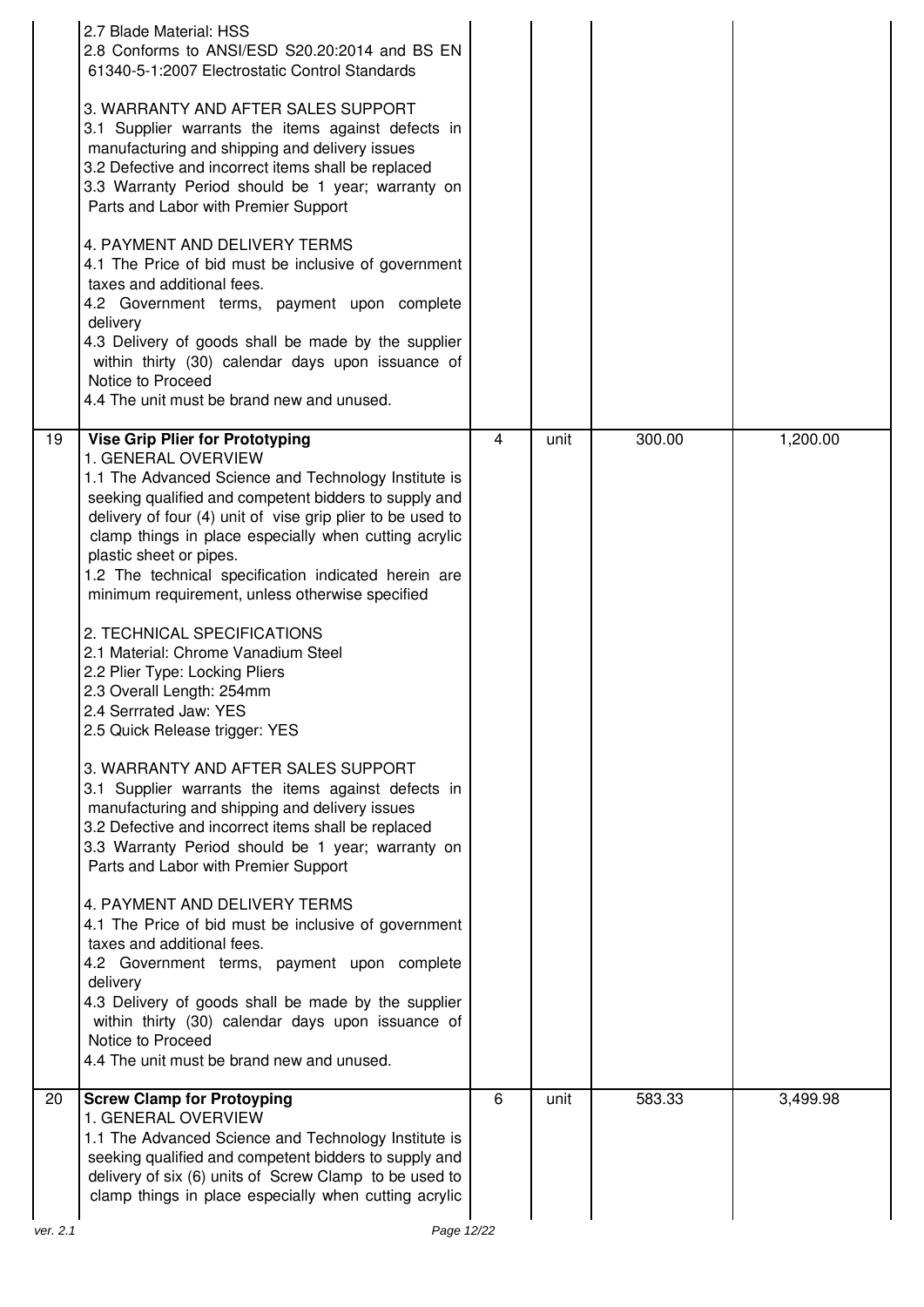|                 | plastic sheet or pipes.<br>1.2 The technical specification indicated herein are<br>minimum requirement, unless otherwise specified<br>2. TECHNICAL SPECIFICATIONS<br>2.1 Type: F Clamp<br>2.2 Jaw Opening: 500mm<br>2.3 Jaw Depth: 120mm<br>3. WARRANTY AND AFTER SALES SUPPORT<br>3.1 Supplier warrants the items against defects in<br>manufacturing and shipping and delivery issues<br>3.2 Defective and incorrect items shall be replaced<br>3.3 Warranty Period should be 1 year; warranty on<br>Parts and Labor with Premier Support<br>4. PAYMENT AND DELIVERY TERMS<br>4.1 The Price of bid must be inclusive of government<br>taxes and additional fees.<br>4.2 Government terms, payment upon complete<br>delivery<br>4.3 Delivery of goods shall be made by the supplier<br>within thirty (30) calendar days upon issuance of<br>Notice to Proceed<br>4.4 The unit must be brand new and unused.                                                                                                                                                                                                                                                                                                                                                                                                                   |                |      |         |          |
|-----------------|--------------------------------------------------------------------------------------------------------------------------------------------------------------------------------------------------------------------------------------------------------------------------------------------------------------------------------------------------------------------------------------------------------------------------------------------------------------------------------------------------------------------------------------------------------------------------------------------------------------------------------------------------------------------------------------------------------------------------------------------------------------------------------------------------------------------------------------------------------------------------------------------------------------------------------------------------------------------------------------------------------------------------------------------------------------------------------------------------------------------------------------------------------------------------------------------------------------------------------------------------------------------------------------------------------------------------------|----------------|------|---------|----------|
| $\overline{21}$ | <b>Level Bar for Prototyping</b><br>1. GENERAL OVERVIEW<br>1.1 The Advanced Science and Technology Institute is<br>seeking qualified and competent bidders to supply and<br>delivery of two (2) units of level bar to be used to in<br>deterrmining whether the surface of the acrylic plastic<br>sheet version of the chassis is horizontal (level) or<br>vertical (plumb).<br>1.2 The technical specification indicated herein are<br>minimum requirement, unless otherwise specified<br>2. TECHNICAL SPECIFICATIONS<br>2.1 Level Type: I-Beam<br>2.2 Length: 600mm<br>2.3 Frame Material: Aluminium<br>2.4 Number of Vials: 3<br>2.5 Accuracy: 0.5 mm/m<br>3. WARRANTY AND AFTER SALES SUPPORT<br>3.1 Supplier warrants the items against defects in<br>manufacturing and shipping and delivery issues<br>3.2 Defective and incorrect items shall be replaced<br>3.3 Warranty Period should be 1 year; warranty on<br>Parts and Labor with Premier Support<br>4. PAYMENT AND DELIVERY TERMS<br>4.1 The Price of bid must be inclusive of government<br>taxes and additional fees.<br>4.2 Government terms, payment upon complete<br>delivery<br>4.3 Delivery of goods shall be made by the supplier<br>within thirty (30) calendar days upon issuance of<br>Notice to Proceed<br>4.4 The unit must be brand new and unused. | $\overline{2}$ | unit | 1150.00 | 2,300.00 |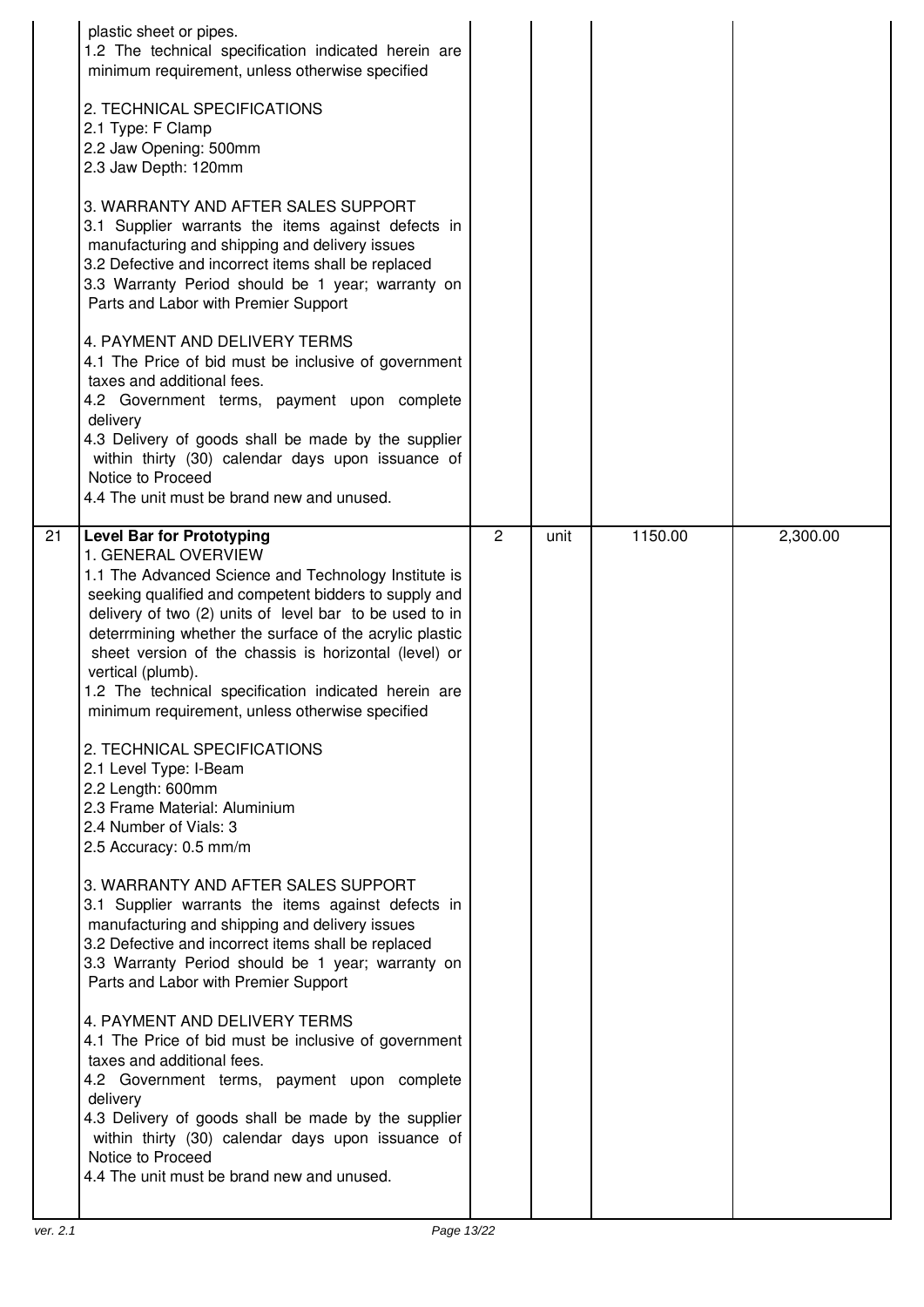| 22       | Drill bit set for Prototyping                                                        | 1  | set  | 8500.00 | 8,500.00  |
|----------|--------------------------------------------------------------------------------------|----|------|---------|-----------|
|          | 1. GENERAL OVERVIEW                                                                  |    |      |         |           |
|          | 1.1 The Advanced Science and Technology Institute is                                 |    |      |         |           |
|          | seeking qualified and competent bidders to supply and                                |    |      |         |           |
|          | delivery of one (1) set of Drill bit set for drilling holes                          |    |      |         |           |
|          | and is compatible with common power tools.                                           |    |      |         |           |
|          | 1.2 The technical specification indicated herein are                                 |    |      |         |           |
|          | minimum requirement, unless otherwise specified                                      |    |      |         |           |
|          | 2. TECHNICAL SPECIFICATIONS                                                          |    |      |         |           |
|          |                                                                                      |    |      |         |           |
|          | 2.1 Set Type: Twist Drill Set                                                        |    |      |         |           |
|          | 2.2 Drill Bit Type: Twist Drill Bit<br>2.3 Minimum Size: 1/16in                      |    |      |         |           |
|          | 2.4 Maximum Size: 1/2in                                                              |    |      |         |           |
|          | 2.5 Drilling Application: Metal                                                      |    |      |         |           |
|          | 2.6 Material: HSS-G                                                                  |    |      |         |           |
|          | 2.7 Number of Pieces: 29                                                             |    |      |         |           |
|          | 2.8 Set Contents: HSS Drill Bits                                                     |    |      |         |           |
|          | 2.9 Notes: Compatibility with common power tools                                     |    |      |         |           |
|          |                                                                                      |    |      |         |           |
|          | 3. WARRANTY AND AFTER SALES SUPPORT                                                  |    |      |         |           |
|          | 3.1 Supplier warrants the items against defects in                                   |    |      |         |           |
|          | manufacturing and shipping and delivery issues                                       |    |      |         |           |
|          | 3.2 Defective and incorrect items shall be replaced                                  |    |      |         |           |
|          | 3.3 Warranty Period should be 1 year; warranty on                                    |    |      |         |           |
|          | Parts and Labor with Premier Support                                                 |    |      |         |           |
|          | 4. PAYMENT AND DELIVERY TERMS                                                        |    |      |         |           |
|          | 4.1 The Price of bid must be inclusive of government                                 |    |      |         |           |
|          | taxes and additional fees.                                                           |    |      |         |           |
|          | 4.2 Government terms, payment upon complete                                          |    |      |         |           |
|          | delivery                                                                             |    |      |         |           |
|          | 4.3 Delivery of goods shall be made by the supplier                                  |    |      |         |           |
|          | within thirty (30) calendar days upon issuance of                                    |    |      |         |           |
|          | Notice to Proceed                                                                    |    |      |         |           |
|          | 4.4 The unit must be brand new and unused.                                           |    |      |         |           |
| 23       | <b>Fullspectrum Growlight for Prototyping</b>                                        | 30 | unit | 550.00  | 16,500.00 |
|          | 1. GENERAL OVERVIEW                                                                  |    |      |         |           |
|          | 1.1 The Advanced Science and Technology Institute is                                 |    |      |         |           |
|          | seeking qualified and competent bidders to supply and                                |    |      |         |           |
|          | delivery of thirty (30) units Fullspectrum Growlight for                             |    |      |         |           |
|          | the artificial growing light for prototyping.                                        |    |      |         |           |
|          | 1.2 The technical specification indicated herein are                                 |    |      |         |           |
|          | minimum requirement, unless otherwise specified                                      |    |      |         |           |
|          |                                                                                      |    |      |         |           |
|          | 2. TECHNICAL SPECIFICATIONS                                                          |    |      |         |           |
|          | 2.1 Width: 12.5mm (0.5") wide                                                        |    |      |         |           |
|          | 2.2 Thickness: 4mm (0.16") thick with casing on                                      |    |      |         |           |
|          | 2.3 Number of LEDs: 60 LEDs per meter                                                |    |      |         |           |
|          | 2.4 Weight of 1 meter (w/ silicone jacket and 6" leads):                             |    |      |         |           |
|          | 39 <sub>q</sub>                                                                      |    |      |         |           |
|          | 2.5 Removable IP67 weatherproof casing<br>2.6 Maximum 5V @ 60mA draw per 0.65" strip |    |      |         |           |
|          | segment (all lights on full brightness)                                              |    |      |         |           |
|          | 2.7 5VDC power requirement (do not exceed 6VDC) -                                    |    |      |         |           |
|          | no polarity protection                                                               |    |      |         |           |
|          | 2.8 1 integrated RGB's per segment, individually                                     |    |      |         |           |
|          | controllable                                                                         |    |      |         |           |
|          | 2.9 LED wavelengths: 630nm/530nm/475nm                                               |    |      |         |           |
|          |                                                                                      |    |      |         |           |
| ver. 2.1 | Page 14/22                                                                           |    |      |         |           |
|          |                                                                                      |    |      |         |           |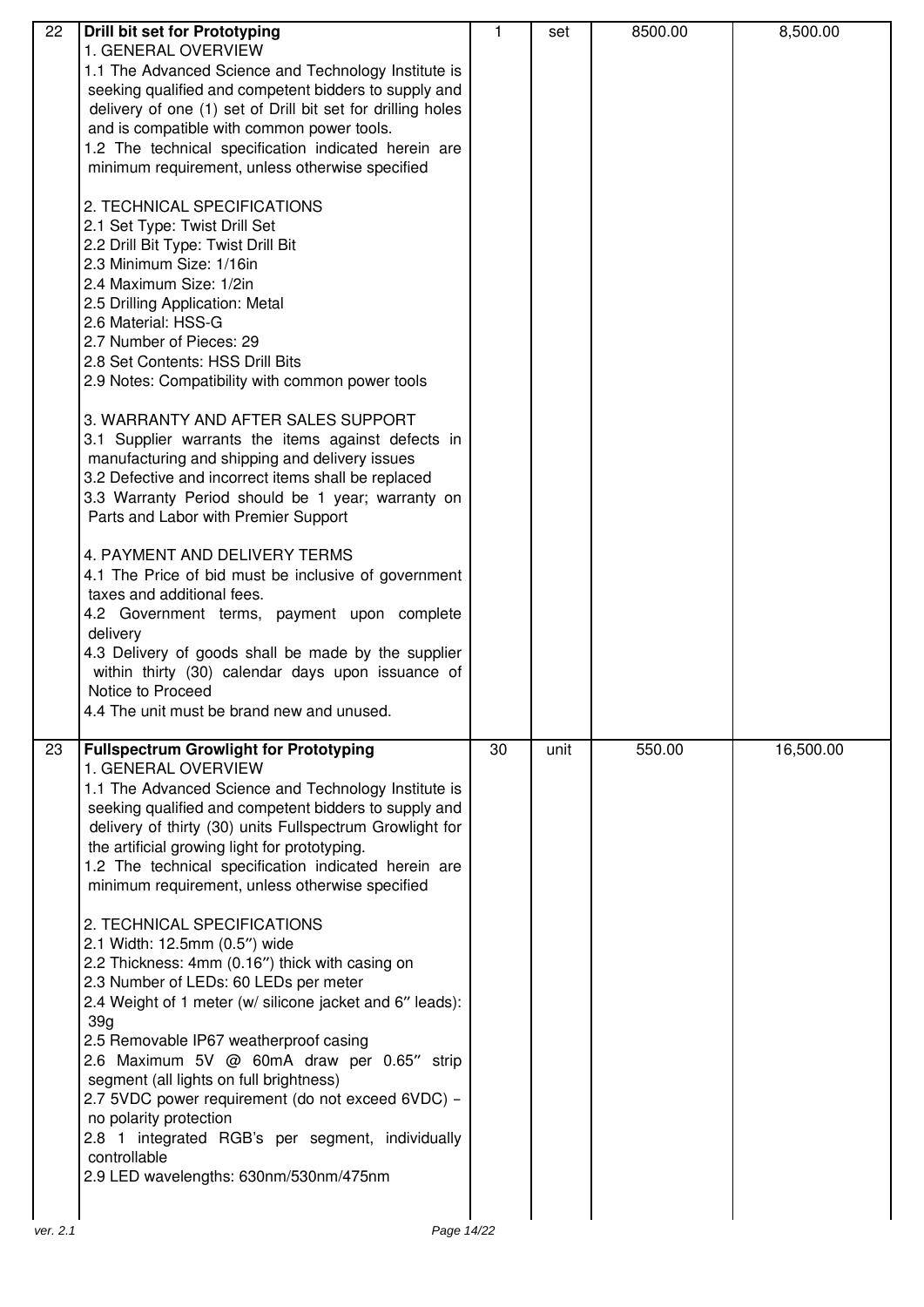|          | 3. WARRANTY AND AFTER SALES SUPPORT<br>3.1 Supplier warrants the items against defects in<br>manufacturing and shipping and delivery issues<br>3.2 Defective and incorrect items shall be replaced<br>3.3 Warranty Period should be 1 year; warranty on<br>Parts and Labor with Premier Support<br>4. PAYMENT AND DELIVERY TERMS<br>4.1 The Price of bid must be inclusive of government<br>taxes and additional fees.<br>4.2 Government terms, payment upon complete<br>delivery<br>4.3 Delivery of goods shall be made by the supplier<br>within thirty (30) calendar days upon issuance of<br>Notice to Proceed<br>4.4 The unit must be brand new and unused.                                                                                                                                                                                                                                                                                                                                                                                                                                                                                                                                                                                                                                                                                                                                                                                       |                |      |         |          |
|----------|--------------------------------------------------------------------------------------------------------------------------------------------------------------------------------------------------------------------------------------------------------------------------------------------------------------------------------------------------------------------------------------------------------------------------------------------------------------------------------------------------------------------------------------------------------------------------------------------------------------------------------------------------------------------------------------------------------------------------------------------------------------------------------------------------------------------------------------------------------------------------------------------------------------------------------------------------------------------------------------------------------------------------------------------------------------------------------------------------------------------------------------------------------------------------------------------------------------------------------------------------------------------------------------------------------------------------------------------------------------------------------------------------------------------------------------------------------|----------------|------|---------|----------|
| 24       | <b>Screw and Bolt Set for Prototyping</b><br>1. GENERAL OVERVIEW<br>1.1 The Advanced Science and Technology Institute is<br>seeking qualified and competent bidders to supply and<br>delivery of one (1) set of Screw and Bolt Set for<br>Prototyping for securing and locking sensors and<br>panels into place.<br>1.2 The technical specification indicated herein are<br>minimum requirement, unless otherwise specified<br>2. TECHNICAL SPECIFICATIONS<br>2.1 Number of Pieces: 3168<br>2.2 Screw/Bolt Type: Machine Screw<br>2.3 Head Shape: Flat, Pan<br>2.4 Drive Type: Pozidriv<br>2.5 Screw/Bolts Lengths: $6 \rightarrow 25$ mm<br>2.6 Thread Size: M2, M2.5, M3, M4, M5, M6<br>2.7 Material: Stainless Steel<br>l 2.8 Finish: Plain<br>2.9 Screw/Bolt Length: 6mm -25mm<br>3. WARRANTY AND AFTER SALES SUPPORT<br>3.1 Supplier warrants the items against defects in<br>manufacturing and shipping and delivery issues<br>3.2 Defective and incorrect items shall be replaced<br>3.3 Warranty Period should be 1 year; warranty on<br>Parts and Labor with Premier Support<br>4. PAYMENT AND DELIVERY TERMS<br>4.1 The Price of bid must be inclusive of government<br>taxes and additional fees.<br>4.2 Government terms, payment upon complete<br>delivery<br>4.3 Delivery of goods shall be made by the supplier<br>within thirty (30) calendar days upon issuance of<br>Notice to Proceed<br>4.4 The unit must be brand new and unused. | $\mathbf{1}$   | set  | 6000.00 | 6,000.00 |
| 25       | <b>Measuring Tape for Prototyping</b><br>1. GENERAL OVERVIEW<br>1.1 The Advanced Science and Technology Institute is<br>seeking qualified and competent bidders to supply and<br>delivery of two (2) units of Measuring Tape for<br>Prototyping to measure the dimensions of a certain                                                                                                                                                                                                                                                                                                                                                                                                                                                                                                                                                                                                                                                                                                                                                                                                                                                                                                                                                                                                                                                                                                                                                                 | $\overline{2}$ | unit | 900.00  | 1,800.00 |
| ver. 2.1 | Page 15/22                                                                                                                                                                                                                                                                                                                                                                                                                                                                                                                                                                                                                                                                                                                                                                                                                                                                                                                                                                                                                                                                                                                                                                                                                                                                                                                                                                                                                                             |                |      |         |          |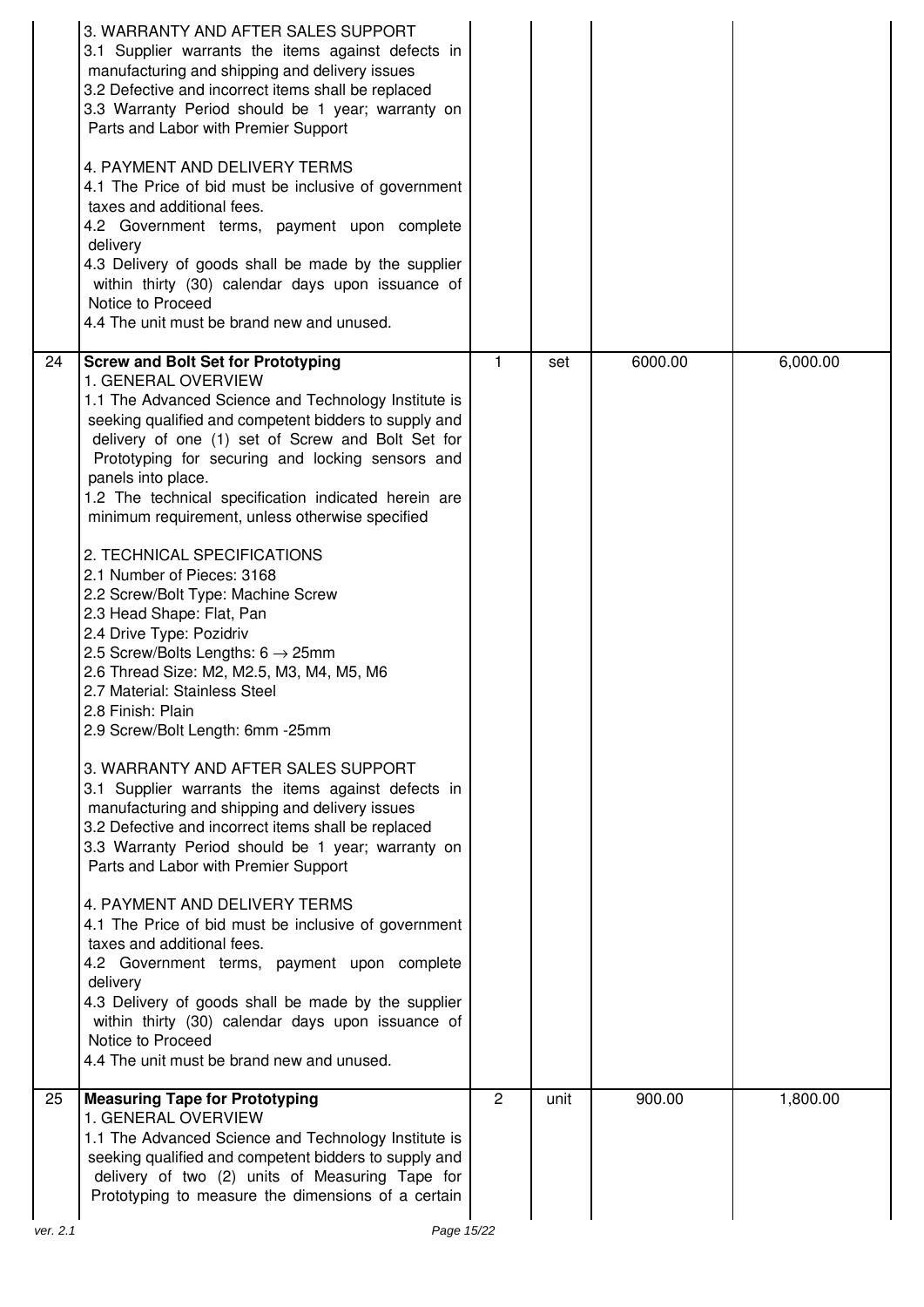| area.<br>1.2 The technical specification indicated herein are<br>minimum requirement, unless otherwise specified<br>2. TECHNICAL SPECIFICATIONS<br>2.1 Length: 8m<br>2.2 Blade Width: 25 mm<br>2.3 Imperial or Metric: Imperial, Metric<br>2.4 Series: Tylon<br>3. WARRANTY AND AFTER SALES SUPPORT<br>3.1 Supplier warrants the items against defects in<br>manufacturing and shipping and delivery issues<br>3.2 Defective and incorrect items shall be replaced<br>3.3 Warranty Period should be 1 year; warranty on<br>Parts and Labor with Premier Support<br>4. PAYMENT AND DELIVERY TERMS<br>4.1 The Price of bid must be inclusive of government<br>taxes and additional fees.<br>4.2 Government terms, payment upon complete<br>delivery<br>4.3 Delivery of goods shall be made by the supplier<br>within thirty (30) calendar days upon issuance of<br>Notice to Proceed<br>4.4 The unit must be brand new and unused.                                                                                                                                                                                                                                                                               |   |      |          |           |
|----------------------------------------------------------------------------------------------------------------------------------------------------------------------------------------------------------------------------------------------------------------------------------------------------------------------------------------------------------------------------------------------------------------------------------------------------------------------------------------------------------------------------------------------------------------------------------------------------------------------------------------------------------------------------------------------------------------------------------------------------------------------------------------------------------------------------------------------------------------------------------------------------------------------------------------------------------------------------------------------------------------------------------------------------------------------------------------------------------------------------------------------------------------------------------------------------------------|---|------|----------|-----------|
| 26<br><b>Impact Power Drill for Prototyping</b><br>1. GENERAL OVERVIEW<br>1.1 The Advanced Science and Technology Institute is<br>seeking qualified and competent bidders to supply and<br>delivery of one (1) unit of Impact Power Drill for<br>Prototyping to drill and drive holes to a certain area of<br>the chassis.<br>1.2 The technical specification indicated herein are<br>minimum requirement, unless otherwise specified<br>2. TECHNICAL SPECIFICATIONS<br>2.1 Drill Type: Impact Drill<br>2.2 Voltage Rating: 240V, 701W<br>2.3 Corded/Cordless: Corded<br>2.4 Chuck Size: $1.5 \rightarrow 13$ mm<br>2.5 Chuck Type: Keyless<br>2.6 Speed: 2600rpm<br>2.7 Drilling Capacity Metal: 13 mm<br>2.8 Drilling Capacity Wood: 30 mm<br>2.9 Drilling Capacity Masonry: 18 mm<br>3. WARRANTY AND AFTER SALES SUPPORT<br>3.1 Supplier warrants the items against defects in<br>manufacturing and shipping and delivery issues<br>3.2 Defective and incorrect items shall be replaced<br>3.3 Warranty Period should be 1 year; warranty on<br>Parts and Labor with Premier Support<br>4. PAYMENT AND DELIVERY TERMS<br>4.1 The Price of bid must be inclusive of government<br>taxes and additional fees. | 1 | unit | 14000.00 | 14,000.00 |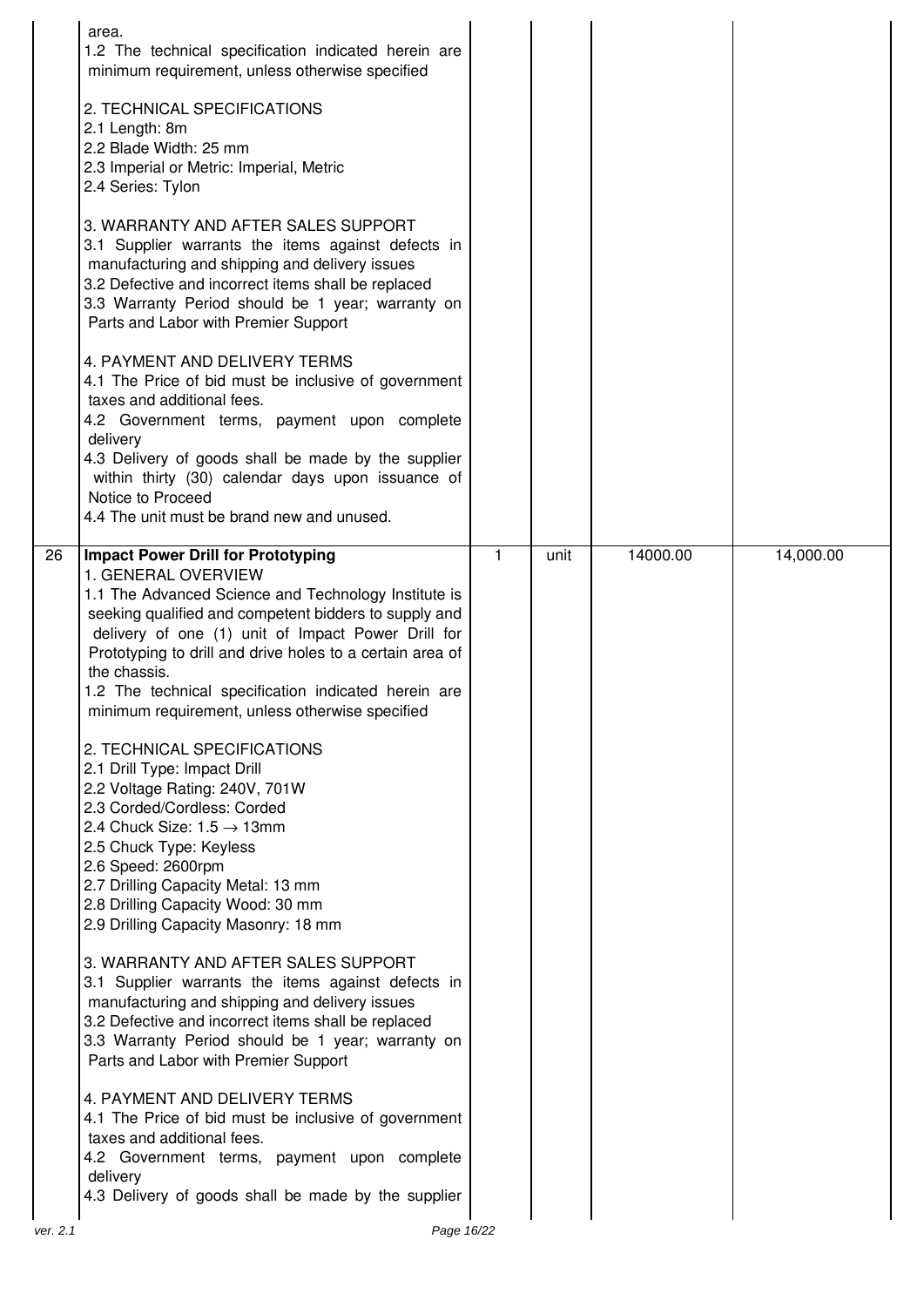|    | within thirty (30) calendar days upon issuance of<br>Notice to Proceed<br>4.4 The unit must be brand new and unused.                                                                                                                                                                                                                                                                                                                                                                                                                                                                                                                                                                                                                                                                                                                                                                                                                                                                                                                                                                                                                                                                                                                                                                                 |   |      |         |          |
|----|------------------------------------------------------------------------------------------------------------------------------------------------------------------------------------------------------------------------------------------------------------------------------------------------------------------------------------------------------------------------------------------------------------------------------------------------------------------------------------------------------------------------------------------------------------------------------------------------------------------------------------------------------------------------------------------------------------------------------------------------------------------------------------------------------------------------------------------------------------------------------------------------------------------------------------------------------------------------------------------------------------------------------------------------------------------------------------------------------------------------------------------------------------------------------------------------------------------------------------------------------------------------------------------------------|---|------|---------|----------|
| 27 | <b>Screwdriver Set for Prototyping</b><br>1. GENERAL OVERVIEW<br>1.1 The Advanced Science and Technology Institute is<br>seeking qualified and competent bidders to supply and<br>delivery of one (1) set of Screwdriver Set for<br>Prototyping used for turning screws.<br>1.2 The technical specification indicated herein are<br>minimum requirement, unless otherwise specified<br>2. TECHNICAL SPECIFICATIONS<br>2.1 Screwdriver Type: Precision<br>2.2 Number of Pieces: 11<br>2.3 Tip Type: Slotted' and Phillips<br>2.4 Slotted Tip Size: 1' 1.2' 1.4' 1.8' 2.4' 3 mm'<br>2.5 Phillips Tip Size: PH0' PH1' PH2' PH3' PH4<br>3. WARRANTY AND AFTER SALES SUPPORT<br>3.1 Supplier warrants the items against defects in<br>manufacturing and shipping and delivery issues<br>3.2 Defective and incorrect items shall be replaced<br>3.3 Warranty Period should be 1 year; warranty on<br>Parts and Labor with Premier Support<br>4. PAYMENT AND DELIVERY TERMS<br>4.1 The Price of bid must be inclusive of government<br>taxes and additional fees.<br>4.2 Government terms, payment upon complete<br>delivery<br>4.3 Delivery of goods shall be made by the supplier<br>within thirty (30) calendar days upon issuance of<br>Notice to Proceed<br>4.4 The unit must be brand new and unused. | 1 | set  | 1000.00 | 1,000.00 |
| 28 | General-Purpose Full-Face Protection Shield for<br>Prototyping<br>1. GENERAL OVERVIEW<br>1.1 The Advanced Science and Technology Institute is<br>seeking qualified and competent bidders to supply and<br>delivery of three (3) units of General-Purpose<br>Full-Face Protection Shield for Prototyping to provide<br>safety and high level of protection for the wearer<br>during hazardous work.<br>1.2 The technical specification indicated herein are<br>minimum requirement, unless otherwise specified<br>2. TECHNICAL SPECIFICATIONS<br>2.1 Body Material: Plastic<br>2.2 Guard Type: Brow<br>2.3 Shield Material: Nylon, PC<br>2.4 Lens Colour: Clear<br>2.5 EN166 Standard Compliant: YES (acelate 2F,<br>polycarbonate 2B)<br>2.6 Directive 89/686/EEC for protective eye care: YES<br>2.7 Protection Coverage: Full-face Visor<br>3. WARRANTY AND AFTER SALES SUPPORT<br>3.1 Supplier warrants the items against defects in                                                                                                                                                                                                                                                                                                                                                              | 3 | unit | 666.66  | 1,999.98 |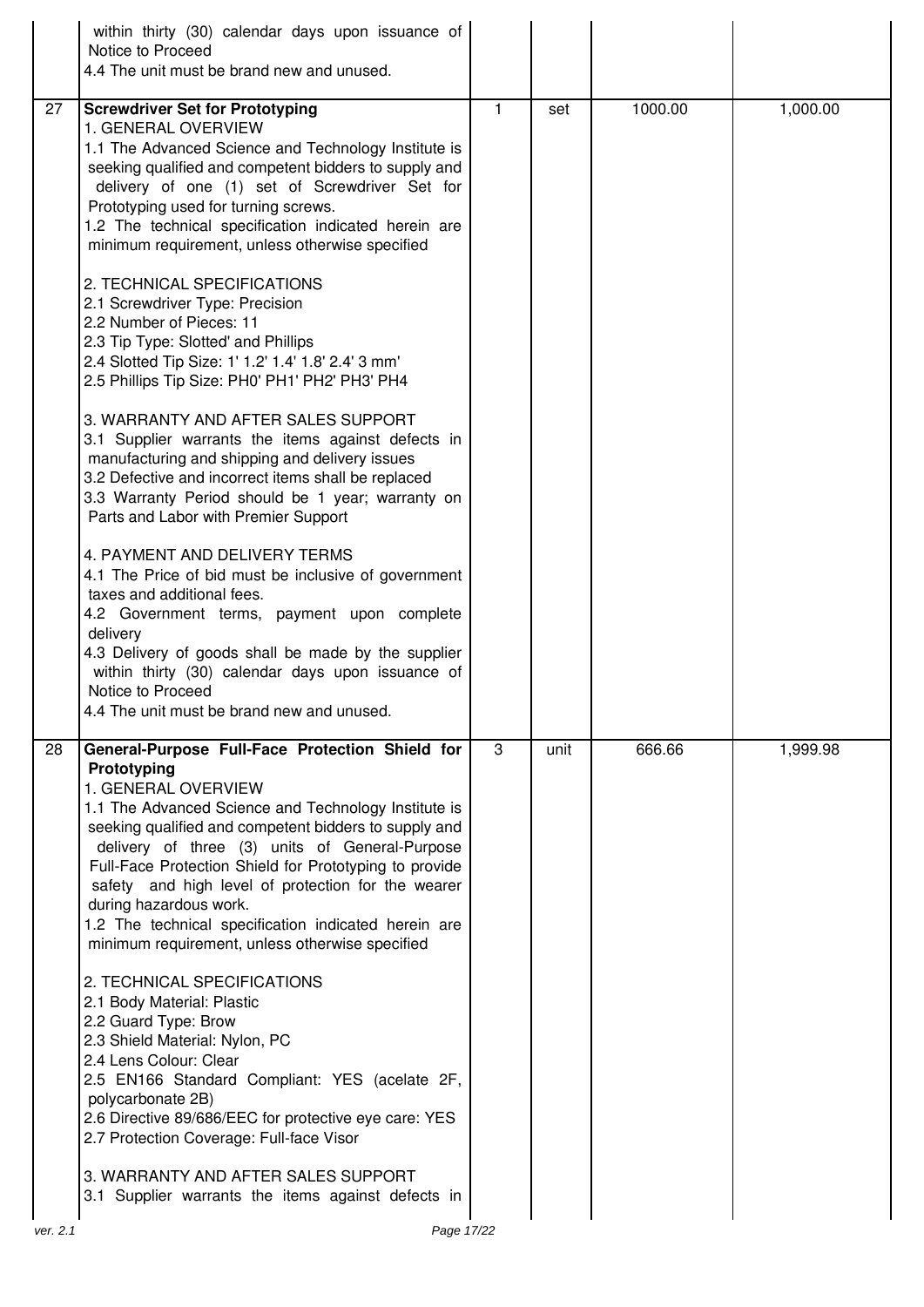| manufacturing and shipping and delivery issues<br>3.2 Defective and incorrect items shall be replaced<br>3.3 Warranty Period should be 1 year; warranty on<br>Parts and Labor with Premier Support<br>4. PAYMENT AND DELIVERY TERMS<br>4.1 The Price of bid must be inclusive of government<br>taxes and additional fees.<br>4.2 Government terms, payment upon complete<br>delivery<br>4.3 Delivery of goods shall be made by the supplier<br>within thirty (30) calendar days upon issuance of<br>Notice to Proceed<br>4.4 The unit must be brand new and unused.                                                                                                                                                                                                                                                                                                                                                                                                                                                                                                                                                                                                                                                                                                                                                                                                                                                                                                                                                                                                                                                                                                     |                |      |        |          |
|-------------------------------------------------------------------------------------------------------------------------------------------------------------------------------------------------------------------------------------------------------------------------------------------------------------------------------------------------------------------------------------------------------------------------------------------------------------------------------------------------------------------------------------------------------------------------------------------------------------------------------------------------------------------------------------------------------------------------------------------------------------------------------------------------------------------------------------------------------------------------------------------------------------------------------------------------------------------------------------------------------------------------------------------------------------------------------------------------------------------------------------------------------------------------------------------------------------------------------------------------------------------------------------------------------------------------------------------------------------------------------------------------------------------------------------------------------------------------------------------------------------------------------------------------------------------------------------------------------------------------------------------------------------------------|----------------|------|--------|----------|
| 29<br>General Purpose Protective Working Gloves for<br>Prototyping<br>1. GENERAL OVERVIEW<br>1.1 The Advanced Science and Technology Institute is<br>seeking qualified and competent bidders to supply and<br>delivery of three (3) units of General Purpose<br>Protective Working Gloves for Prototyping to provide<br>safety and high level of protection for the wearer<br>during hazardous work.<br>1.2 The technical specification indicated herein are<br>minimum requirement, unless otherwise specified<br>2. TECHNICAL SPECIFICATIONS<br>2.1 Glove Material: Neoprene, Spandex<br>2.2 Glove Coating: Neoprene, Synthetic Leather<br>2.3 Number of Gloves: 2 (Pair)<br>2.4 EN 388 Certified: Yes<br>2.5 EN388 Blade: 1<br>2.6 EN388 Abrasion: 4<br>2.7 EN388 Tear: 4<br>2.8 EN388 Puncture: 1<br>2.9 Hand Size: Medium to Large<br>3.0 Other Features:<br>3.1 Velcro adjusting wrist<br>3.2 3 fingerless design for dexterity<br>3.3 Terry wipe pad<br>3.4 Rubber grip palm<br>3.5 Wire pad<br>4. WARRANTY AND AFTER SALES SUPPORT<br>4.1 Supplier warrants the items against defects in<br>manufacturing and shipping and delivery issues<br>4.2 Defective and incorrect items shall be replaced<br>4.3 Warranty Period should be 1 year; warranty on<br>Parts and Labor with Premier Support<br>5. PAYMENT AND DELIVERY TERMS<br>5.1 The Price of bid must be inclusive of government<br>taxes and additional fees.<br>5.2 Government terms, payment upon complete<br>delivery<br>5.3 Delivery of goods shall be made by the supplier<br>within thirty (30) calendar days upon issuance of<br>Notice to Proceed<br>5.4 The unit must be brand new and unused. | $\overline{3}$ | unit | 733.33 | 2,199.99 |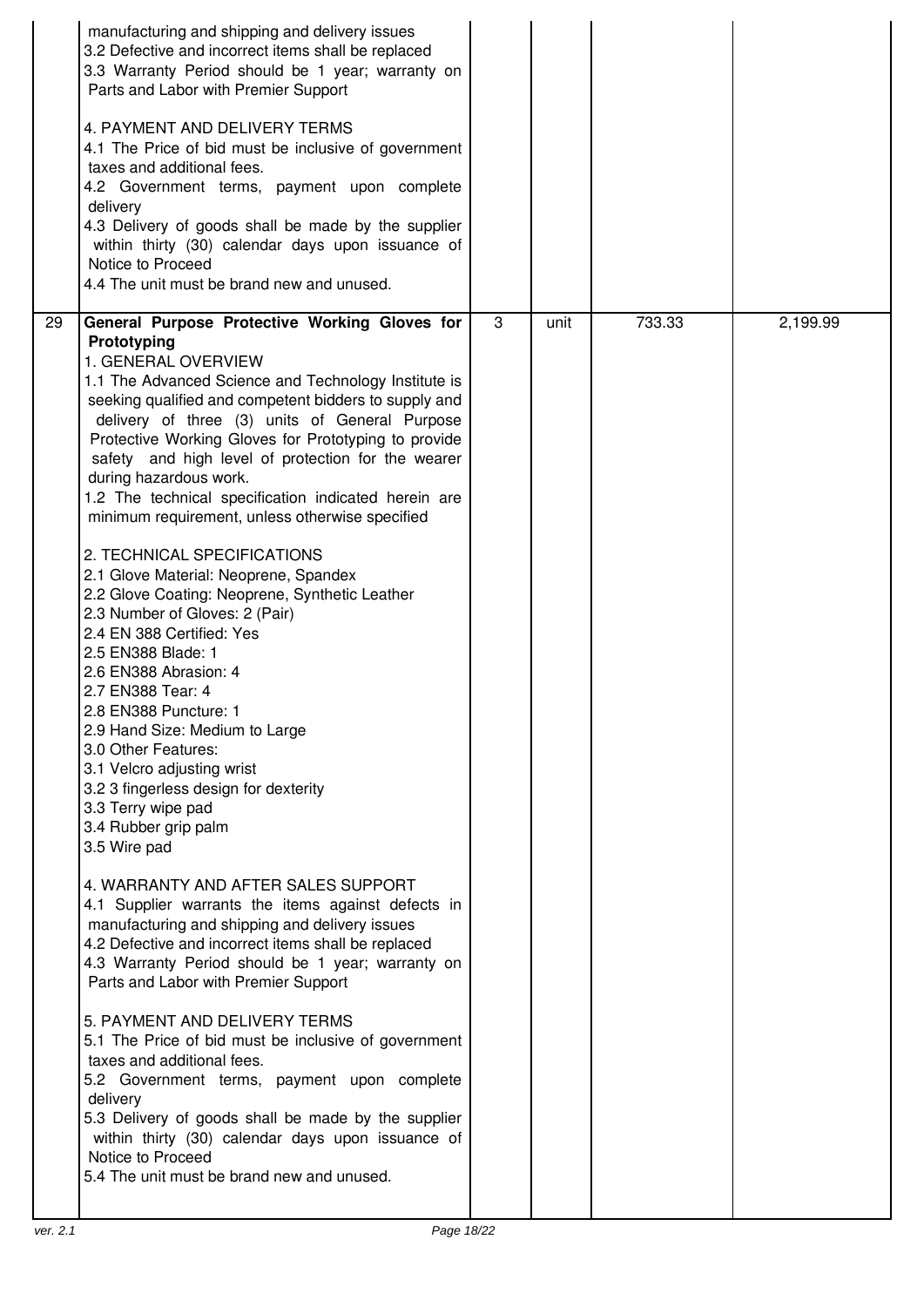| 30 | <b>Turbidity Sensor for Prototyping</b>                  | 10 | unit | 825.00   | 8,250.00  |
|----|----------------------------------------------------------|----|------|----------|-----------|
|    | 1. GENERAL OVERVIEW                                      |    |      |          |           |
|    | 1.1 The Advanced Science and Technology Institute is     |    |      |          |           |
|    | seeking qualified and competent bidders to supply and    |    |      |          |           |
|    | delivery of ten (10) units of Turbidity Sensor for       |    |      |          |           |
|    | Prototyping to measures the amount of transmitted        |    |      |          |           |
|    | light to determine the turbidity of the wash water.      |    |      |          |           |
|    | 1.2 The technical specification indicated herein are     |    |      |          |           |
|    | minimum requirement, unless otherwise specified          |    |      |          |           |
|    |                                                          |    |      |          |           |
|    | 2. TECHNICAL SPECIFICATIONS                              |    |      |          |           |
|    | 2.1 Operating Voltage: 5V DC                             |    |      |          |           |
|    | 2.2 Operating Current: 40mA (MAX)                        |    |      |          |           |
|    | 2.3 Response Time: <500ms                                |    |      |          |           |
|    | 2.4 Insulation Resistance: 100M (Min)                    |    |      |          |           |
|    | 2.5 Output Method: Analog                                |    |      |          |           |
|    | 2.6 Analog output: 0-4.5V                                |    |      |          |           |
|    | 2.7 Digital Output: High/Low level signal (you can       |    |      |          |           |
|    | adjust the threshold value by adjusting the              |    |      |          |           |
|    | potentiometer)                                           |    |      |          |           |
|    | 2.8 Operating Temperature: 5°C~90 °C                     |    |      |          |           |
|    | 2.9 Storage Temperature: -10°C~90°C                      |    |      |          |           |
|    |                                                          |    |      |          |           |
|    | 3.0 Weight: 30g<br>3.1<br>Dimensions:                    |    |      |          |           |
|    | Adapter<br>38mm*28mm*10mm/1.5inches *1.1inches*0.4inches |    |      |          |           |
|    |                                                          |    |      |          |           |
|    | 4. WARRANTY AND AFTER SALES SUPPORT                      |    |      |          |           |
|    |                                                          |    |      |          |           |
|    | 4.1 Supplier warrants the items against defects in       |    |      |          |           |
|    | manufacturing and shipping and delivery issues           |    |      |          |           |
|    | 4.2 Defective and incorrect items shall be replaced      |    |      |          |           |
|    | 4.3 Warranty Period should be 1 year; warranty on        |    |      |          |           |
|    | Parts and Labor with Premier Support                     |    |      |          |           |
|    |                                                          |    |      |          |           |
|    | 5. PAYMENT AND DELIVERY TERMS                            |    |      |          |           |
|    | 5.1 The Price of bid must be inclusive of government     |    |      |          |           |
|    | taxes and additional fees.                               |    |      |          |           |
|    | 5.2 Government terms, payment upon complete              |    |      |          |           |
|    | delivery                                                 |    |      |          |           |
|    | 5.3 Delivery of goods shall be made by the supplier      |    |      |          |           |
|    | within thirty (30) calendar days upon issuance of        |    |      |          |           |
|    | Notice to Proceed                                        |    |      |          |           |
|    | 5.4 The unit must be brand new and unused.               |    |      |          |           |
|    |                                                          |    |      |          |           |
| 31 | Mobile devices for mobile application testing for        | 1  | unit | 14999.00 | 14,999.00 |
|    | OS version: Android 11.0 Pie or higher                   |    |      |          |           |
|    | 1. GENERAL OVERVIEW                                      |    |      |          |           |
|    | 1.1 The Advanced Science and Technology Institute is     |    |      |          |           |
|    | seeking qualified and competent bidders to supply and    |    |      |          |           |
|    | delivery of one (1) unit Mobile devices for mobile       |    |      |          |           |
|    | application testing for OS version                       |    |      |          |           |
|    | 1.2 The technical specification indicated herein are     |    |      |          |           |
|    | minimum requirement, unless otherwise specified          |    |      |          |           |
|    |                                                          |    |      |          |           |
|    | 2. TECHNICAL SPECIFICATIONS                              |    |      |          |           |
|    | 2.1 OS version: Color OS 11.1 based on Android 11 or     |    |      |          |           |
|    | higher                                                   |    |      |          |           |
|    | 2.2 Sim: Nano-SIM card/Nano-USIM card                    |    |      |          |           |
|    | 2.3 CPU: Qualcomm® Snapdragon™ 765G or                   |    |      |          |           |
|    | equivalent, 8 cores with a maximum frequency of 2.4      |    |      |          |           |
|    | <b>GHZ</b>                                               |    |      |          |           |
|    | 2.4 GPU: Adreno™ 620 @625MHz or equivalent               |    |      |          |           |
|    |                                                          |    |      |          |           |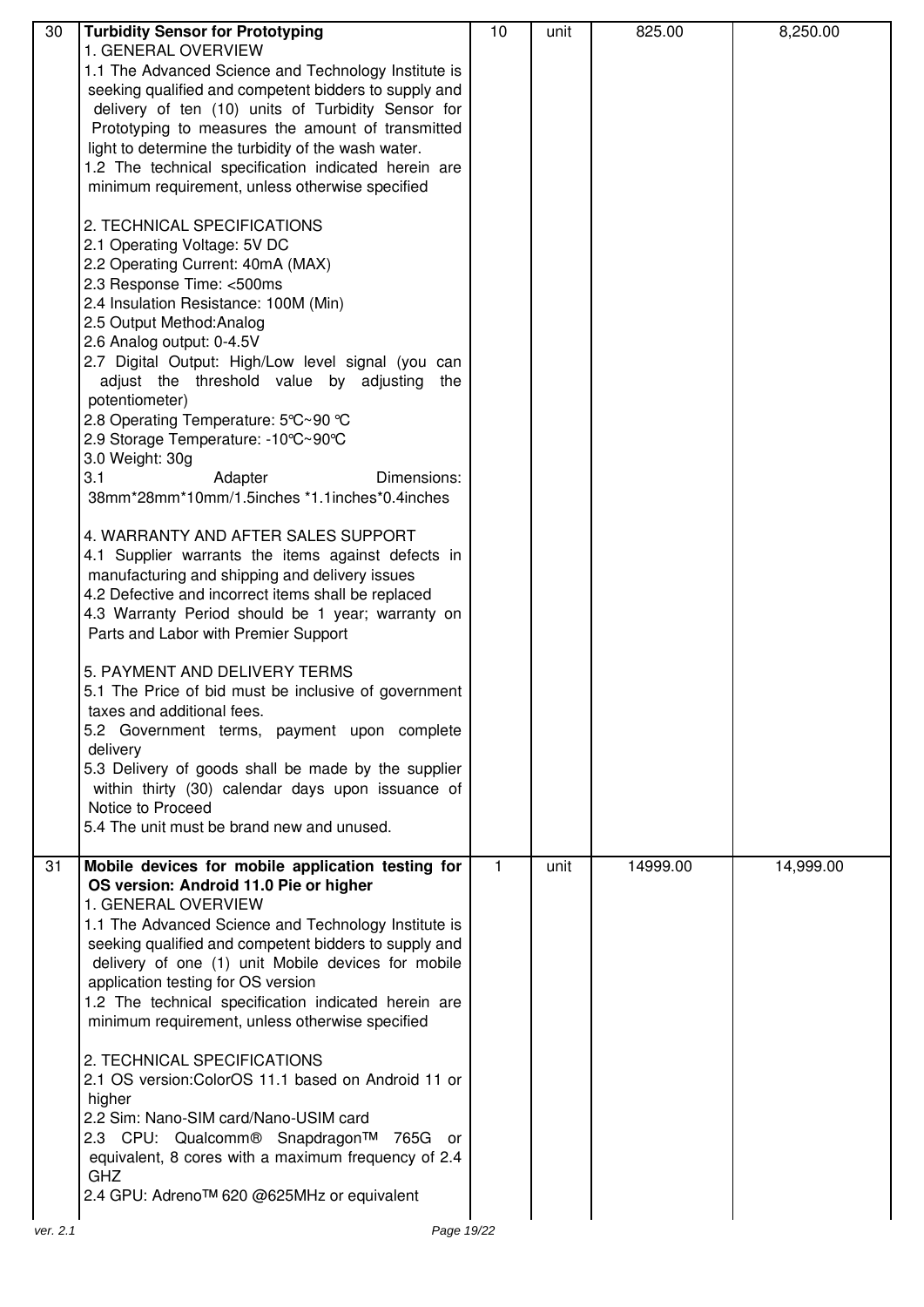|    | 2.5 Storage: 128GB<br>2.6 RAM: 8 GB RAM<br>2.7 Battery: DC 7.74V 2100mAh/16.25Wh(Min)<br>2.8 Screen Size: 6.4"(16.33 cm)<br>2.9 Screen resolution: 2400 x 1080 (FHD+)<br>3.0 Network: GSM / HSPA / LTE / 5G<br>3.1 Main Camera: 64MP Main Camera: f/1.7; FOV 80°;<br>closed-loop focus motor<br>3.2 8MP Ultra Wide-angle Camera: f/2.2; FOV 119°<br>3.3 2MP Macro Camera: f/2.4; FOV 89°<br>3.4 2MP Mono Camera: f/2.4; FOV 89°<br>3.5 Front camera: 32MP (f/2.4); FOV 85°<br>3.6 Dimensions: about 159.1mm x about 73.4mm x<br>about 7.9mm<br>3.7 Weight: Approx. 172g<br>3.8 Color: Preferably Black |   |      |          |           |
|----|--------------------------------------------------------------------------------------------------------------------------------------------------------------------------------------------------------------------------------------------------------------------------------------------------------------------------------------------------------------------------------------------------------------------------------------------------------------------------------------------------------------------------------------------------------------------------------------------------------|---|------|----------|-----------|
|    | 4. WARRANTY AND AFTER SALES SUPPORT<br>4.1 Supplier warrants the items against defects in<br>manufacturing and shipping and delivery issues<br>4.2 Defective and incorrect items shall be replaced<br>4.3 Warranty Period should be 1 year; warranty on<br>Parts and Labor with Premier Support                                                                                                                                                                                                                                                                                                        |   |      |          |           |
|    | 5. PAYMENT AND DELIVERY TERMS<br>5.1 The Price of bid must be inclusive of government<br>taxes and additional fees.<br>5.2 Government terms, payment upon complete<br>delivery<br>5.3 Delivery of goods shall be made by the supplier<br>within thirty (30) calendar days upon issuance of<br>Notice to Proceed<br>5.4 The unit must be brand new and unused.                                                                                                                                                                                                                                          |   |      |          |           |
|    |                                                                                                                                                                                                                                                                                                                                                                                                                                                                                                                                                                                                        |   |      |          |           |
| 32 | <b>Dissolved Oxygen Sensor for Prototyping</b><br>1. GENERAL OVERVIEW<br>1.1 The Advanced Science and Technology Institute is<br>seeking qualified and competent bidders to supply and<br>delivery of five (5) units Dissolved Oxygen Sensor for<br>Prototyping to measure the amount of oxygen that is in<br>dissolved water, by unit volume.<br>1.2 The technical specification indicated herein are<br>minimum requirement, unless otherwise specified                                                                                                                                              | 5 | unit | 13750.00 | 68,750.00 |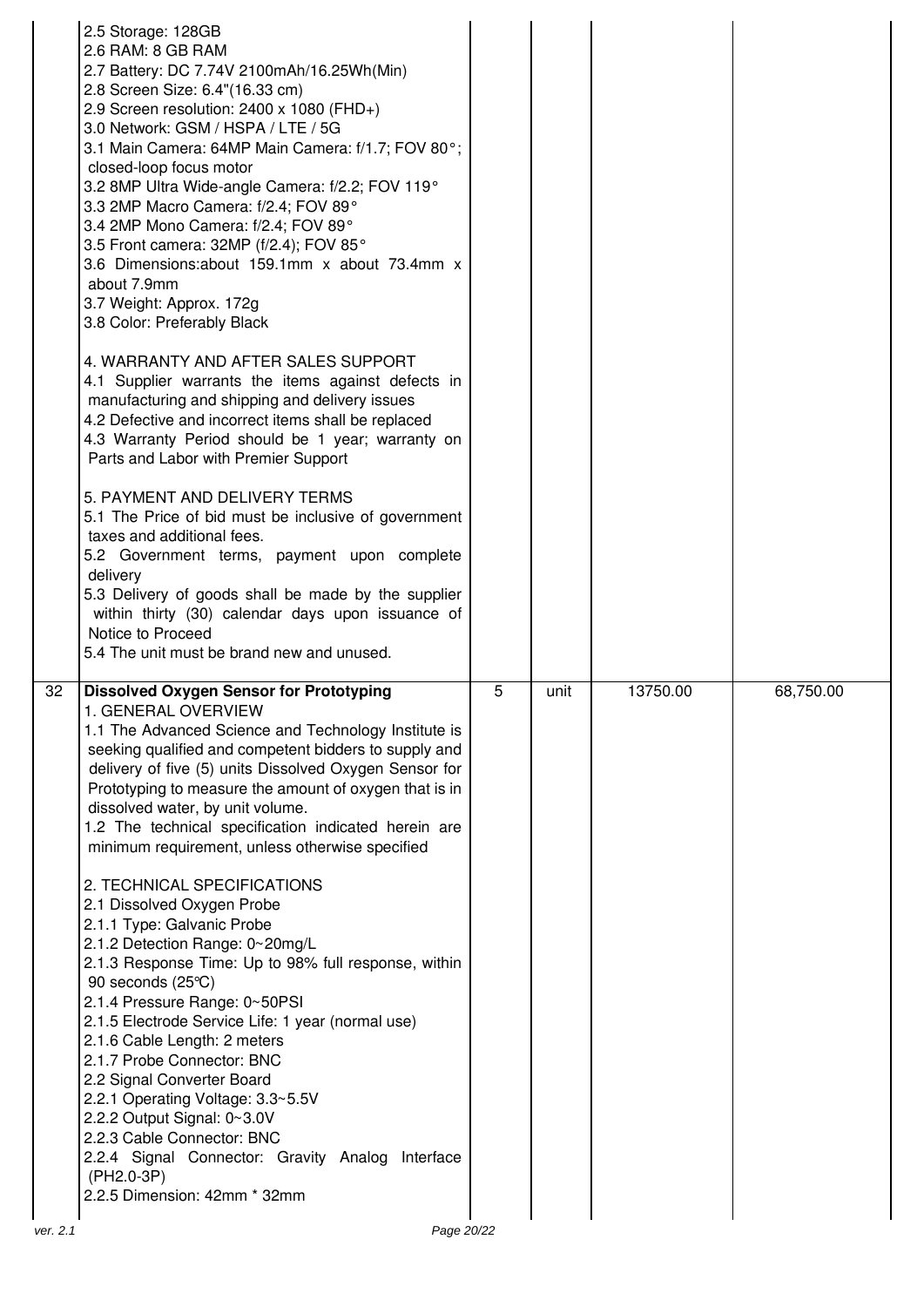### **GUIDELINES**

#### **A. Content and Format of Quotations**

- 1. The Quotation/s must include the RFQ Number or the PR Number indicated above
- 2. Bidders must specify the BRAND NAMES and MODEL NAMES/NUMBER for the following goods:
	- a. Computer and electronic equipment and its accessories or peripherals
	- b. Software applications, programs, and digital licenses
	- c. Commercial off-the-shelf electronic devices or components
- 3. The Quotation/s must indicate the registered business name of the company (or individual), business address and contact number. It must also include the full name and signature of the company's authorized representative.
- 4. BIR Certificate of Registration for new DOST-ASTI suppliers.

#### **B. Eligibiliy Requirements**

Pursuant to Annex "H" or Consolidated Guidelines for the Alternative Methods of Procurement of the 2016 Implementing Rules and Regulations (IRR) of Republic Act (RA) No. 9184, the following documents shall be submitted except for Repeat Order, Shopping under Section 52.1(a), and Negotiated Procurement under Sections 53.1 (Two-Failed Biddings), and 53.5 (Agency-to-Agency):

#### **For Procurement of Goods**

- 1. Upon submission of quotation
	- a. Valid PhilGEPS Registration Number / Organization ID
	- b. Valid Mayor's/Business Permit
- 2. Upon issuance of Notice of Award (NOA)
	- a. Omnibus Sworn Statement (shall be required only for procurement projects with ABC above P50,000.00)
	- b. Income/Business Tax Return (For ABCs above P500,000.00)

#### **For Procurement of Infrastructure**

- 1. Upon submission of quotation
	- a. Valid PhilGEPS Registration Number / Organization ID
	- b. Valid Mayor's/Business Permit
	- c. Valid PCAB License
- 2. Upon issuance of NOA
	- a. Omnibus Sworn Statement (shall be required only for procurement projects with ABC above P50,000.00)
	- b. Income/Business Tax Return (For ABCs above P500,000.00)